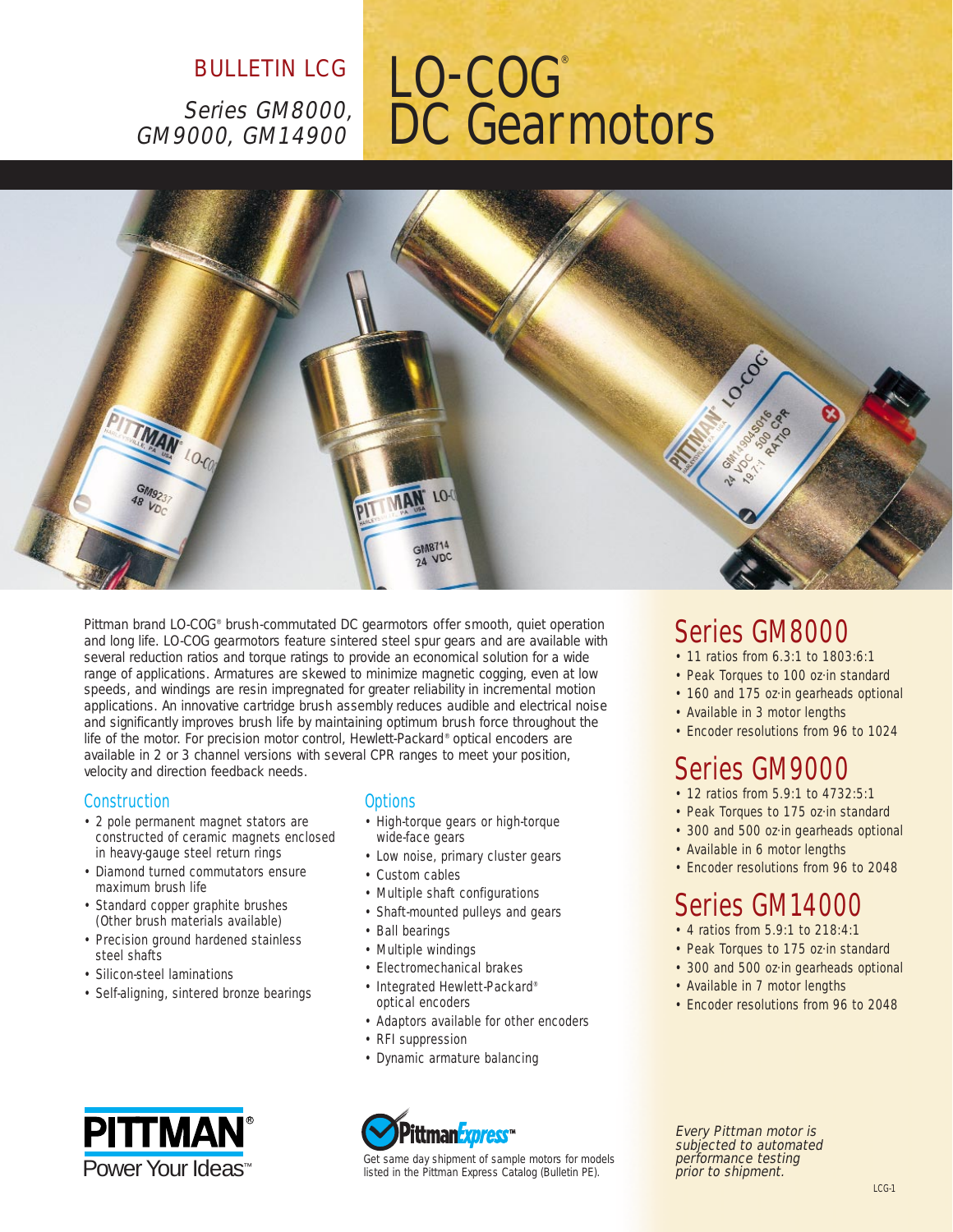|                | <b>Gearmotor Data</b>                  |                            |                           |                 |                 |                 |                 | <b>Reduction Ratios</b> |                 |                 |                 |                 |                 |                 |
|----------------|----------------------------------------|----------------------------|---------------------------|-----------------|-----------------|-----------------|-----------------|-------------------------|-----------------|-----------------|-----------------|-----------------|-----------------|-----------------|
| Line No.       | Parameter                              | Symbol                     | <b>Units</b>              | 6.3:1           | 9.9:1           | 19.5:1          | 30.9:1          | 60.5:1                  | 95.9:1          | 187.7:1         | 297.5:1         | 581.8:1         | 922.3:1         | 1803.6:1        |
|                | <b>MECHANICAL SPECIFICATIONS</b>       |                            |                           |                 |                 |                 |                 |                         |                 |                 |                 |                 |                 |                 |
| $\mathbf{1}$   | Max. Load Standard Gears <sup>1</sup>  | $T_{L}$                    | $OZ·$ in<br>(N·m)         | 100<br>(0.71)   | 100<br>(0.71)   | 100<br>(0.71)   | 100<br>(0.71)   | 100<br>(0.71)           | 100<br>(0.71)   | 100<br>(0.71)   | 100<br>(0.71)   | 100<br>(0.71)   | 100<br>(0.71)   | 100<br>(0.71)   |
| $\overline{2}$ | Max. Load Cut Steel Gears <sup>1</sup> | $T_{L}$                    | $OZ·$ in<br>$(N \cdot m)$ | N/A<br>(N/A)    | 160<br>(1.13)   | 160<br>(1.13)   | 160<br>(1.13)   | 160<br>(1.13)           | 160<br>(1.13)   | 160<br>(1.13)   | 160<br>(1.13)   | 160<br>(1.13)   | 160<br>(1.13)   | 160<br>(1.13)   |
| 3              | Max. Load Wide Face Gears <sup>1</sup> | $\mathsf{T}_{\mathsf{L}}$  | $OZ·$ in<br>$(N \cdot m)$ | N/A<br>(N/A)    | 175<br>(1.24)   | 175<br>(1.24)   | 175<br>(1.24)   | 175<br>(1.24)           | 175<br>(1.24)   | 175<br>(1.24)   | 175<br>(1.24)   | 175<br>(1.24)   | 175<br>(1.24)   | 175<br>(1.24)   |
| $\overline{4}$ | Gearbox Shaft Rotation <sup>2</sup>    | $\overline{\phantom{0}}$   |                           | <b>CW</b>       | CCW             | CCW             | <b>CW</b>       | <b>CW</b>               | CCW             | CCW             | <b>CW</b>       | <b>CW</b>       | CCW             | CCW             |
| 5              | Gearbox Efficiency                     | $\overline{\phantom{0}}$   | %                         | 81              | 73              | 73              | 66              | 66                      | 59              | 59              | 53              | 53              | 48              | 48              |
| 6              | Gearbox Weight                         | $W_G$                      | OZ<br>(gm)                | 2.35<br>(66.6)  | 2.49<br>(70.6)  | 2.49<br>(70.6)  | 2.62<br>(74.3)  | 2.62<br>(74.3)          | 2.76<br>(78.2)  | 2.76<br>(78.2)  | 3.11<br>(88.2)  | 3.11<br>(88.2)  | 3.25<br>(92.1)  | 3.25<br>(92.1)  |
| $\overline{7}$ | Gearbox Length                         | $L_2$                      | in max<br>(mm max)        | 0.968<br>(24.6) | 0.968<br>(24.6) | 0.968<br>(24.6) | 0.968<br>(24.6) | 0.968<br>(24.6)         | 0.968<br>(24.6) | 0.968<br>(24.6) | 1.164<br>(29.6) | 1.164<br>(29.6) | 1.164<br>(29.6) | 1.164<br>(29.6) |
| 8              | Length, GM82X2                         | $L_3$                      | in max<br>(mm max)        | 2.977<br>(75.6) | 2.977<br>(75.6) | 2.977<br>(75.6) | 2.977<br>(75.6) | 2.977<br>(75.6)         | 2.977<br>(75.6) | 2.977<br>(75.6) | 3.173<br>(80.6) | 3.173<br>(80.6) | 3.173<br>(80.6) | 3.173<br>(80.6) |
| 9              | Length, GM82X3                         | $L_3$                      | in max<br>(mm max)        | 3.102<br>(78.8) | 3.102<br>(78.8) | 3.102<br>(78.8) | 3.102<br>(78.8) | 3.102<br>(78.8)         | 3.102<br>(78.8) | 3.102<br>(78.8) | 3.298<br>(83.8) | 3.298<br>(83.8) | 3.298<br>(83.8) | 3.298<br>(83.8) |
| 10             | Length, GM82X4                         | $L_3$                      | in max<br>(mm max)        | 3.352<br>(85.1) | 3.352<br>(85.1) | 3.352<br>(85.1) | 3.352<br>(85.1) | 3.352<br>(85.1)         | 3.352<br>(85.1) | 3.352<br>(85.1) | 3.548<br>(90.1) | 3.548<br>(90.1) | 3.548<br>(90.1) | 3.548<br>(90.1) |
| 11             | Length, GM87X2                         | $L_3$                      | in max<br>(mm max)        | 2.91<br>(73.9)  | 2.91<br>(73.9)  | 2.91<br>(73.9)  | 2.91<br>(73.9)  | 2.91<br>(73.9)          | 2.91<br>(73.9)  | 2.91<br>(73.9)  | 3.106<br>(78.9) | 3.106<br>(78.9) | 3.106<br>(78.9) | 3.106<br>(78.9) |
| 12             | Length, GM87X3                         | $L_3$                      | in max<br>(mm max)        | 3.035<br>(77.1) | 3.035<br>(77.1) | 3.035<br>(77.1) | 3.035<br>(77.1) | 3.035<br>(77.1)         | 3.035<br>(77.1) | 3.035<br>(77.1) | 3.231<br>(82.1) | 3.231<br>(82.1) | 3.231<br>(82.1) | 3.231<br>(82.1) |
| 13             | Length, GM87X4                         | $L_3$                      | in max<br>(mm max)        | 3.285<br>(83.4) | 3.285<br>(83.4) | 3.285<br>(83.4) | 3.285<br>(83.4) | 3.285<br>(83.4)         | 3.285<br>(83.4) | 3.285<br>(83.4) | 3.481<br>(88.4) | 3.481<br>(88.4) | 3.481<br>(88.4) | 3.481<br>(88.4) |
|                | <b>NO-LOAD SPEED</b>                   |                            |                           |                 |                 |                 |                 |                         |                 |                 |                 |                 |                 |                 |
| 14             | GM8X12                                 | $\mathsf{S}_{\mathsf{NL}}$ | rpm<br>(rad/s)            | 1227<br>(128)   | 774<br>(81.1)   | 396<br>(41.5)   | 250<br>(26.2)   | 128<br>(13.4)           | 80.5<br>(8.43)  | 41.2<br>(4.31)  | 26.0<br>(2.72)  | 13.3<br>(1.39)  | 8.38<br>(.877)  | 4.29<br>(.449)  |
| 15             | <b>GM8X22</b>                          | $\mathsf{S}_{\mathsf{NL}}$ | rpm<br>(rad/s)            | 1246<br>(130)   | 786<br>(82.3)   | 402<br>(42.1)   | 253<br>(26.5)   | 130<br>(13.6)           | 81.8<br>(8.57)  | 41.8<br>(4.38)  | 26.4<br>(2.76)  | 13.5<br>(1.41)  | 8.51<br>(.891)  | 4.35<br>(.456)  |
| 16             | GM8X13                                 | $\mathsf{S}_{\mathsf{NL}}$ | rpm<br>(rad/s)            | 1308<br>(137)   | 825<br>(86.4)   | 422<br>(44.2)   | 266<br>(27.9)   | 136<br>(14.2)           | 85.8<br>(8.98)  | 43.9<br>(4.60)  | 27.7<br>(2.90)  | 14.2<br>(1.49)  | 8.93<br>(.935)  | 4.57<br>(.479)  |
| 17             | GM8X23                                 | $\mathsf{S}_{\mathsf{NL}}$ | rpm<br>(rad/s)            | 1317<br>(138)   | 831<br>(87.0)   | 425<br>(44.5)   | 268<br>(28.1)   | 137<br>(14.3)           | 86.5<br>(9.06)  | 44.2<br>(4.63)  | 27.9<br>(2.92)  | 14.3<br>(1.50)  | 9.00<br>(.942)  | 4.60<br>(.482)  |
| 18             | <b>GM8X14</b>                          | $S_{NL}$                   | rpm<br>(rad/s)            | 1690<br>(177)   | 1066<br>(112)   | 545<br>(57.1)   | 344<br>(36.0)   | 176<br>(18.4)           | 111<br>(11.6)   | 56.7<br>(5.94)  | 35.8<br>(3.75)  | 18.3<br>(1.92)  | 11.5<br>(1.20)  | 5.90<br>(.618)  |
| 19             | GM8X24                                 | $S_{NL}$                   | rpm<br>(rad/s)            | 1612<br>(169)   | 1017<br>(107)   | 520<br>(54.5)   | 328<br>(34.3)   | 168<br>(17.6)           | 106<br>(11.1)   | 54.1<br>(5.67)  | 34.1<br>(3.57)  | 17.5<br>(1.83)  | 11.0<br>(1.15)  | 5.63<br>(.590)  |

<sup>1</sup>Represents gearbox capability only. Continuous load torque capability will vary with gear ratio, motor selection, and operating conditions. <sup>2</sup>Shaft rotation is designated while looking at output shaft with motor operating in a clockwise direction.

#### Motor Data

| Line No. | Parameter                             | Symbol       | <b>Units</b>                                    | 8X12                                            | 8X22                                            | 8X13                                       | 8X23                                            | 8X14                                            | 8X24                                            |
|----------|---------------------------------------|--------------|-------------------------------------------------|-------------------------------------------------|-------------------------------------------------|--------------------------------------------|-------------------------------------------------|-------------------------------------------------|-------------------------------------------------|
| 20       | Continuous Torque (Max.) <sup>3</sup> | $T_C$        | $oz \cdot in$<br>$(N \cdot m)$                  | 1.3<br>$(8.90 \times 10^{-3})$                  | 1.6<br>$(11.2 \times 10^{-3})$                  | 1.5<br>$(10.7 \times 10^{-3})$             | 2.0<br>$(14.1 \times 10^{-3})$                  | 2.1<br>$(14.5 \times 10^{-3})$                  | 2.6<br>$(18.5 \times 10^{-3})$                  |
| 21       | Peak Torque (Stall)                   | $1_{\rm PK}$ | $oz \cdot in$<br>$(N \cdot m)$                  | 5.1<br>$(35.7 \times 10^{-3})$                  | 7.4<br>$(52.0 \times 10^{-3})$                  | 6.8<br>$(47.7 \times 10^{-3})$             | 10.5<br>$(74.2 \times 10^{-3})$                 | 11.9<br>$(84.0 \times 10^{-3})$                 | 16.8<br>$(118.6 \times 10^{-3})$                |
| 22       | Motor Constant                        | $K_{M}$      | $oz-in/\sqrt{W}$<br>$(N \cdot m/\sqrt{W})$      | 0.93<br>$(6.6 \times 10^{-3})$                  | 1.12<br>$(7.9 \times 10^{-3})$                  | 1.05<br>$(7.4 \times 10^{-3})$             | 1.30<br>$(9.2 \times 10^{-3})$                  | 1.22<br>$(8.6 \times 10^{-3})$                  | 1.49<br>$(710.5 \times 10^{-3})$                |
| 23       | No-Load Speed                         | $S_0$        | rpm<br>(rad/s)                                  | 7729<br>(809)                                   | 7847<br>(822)                                   | 8238<br>(863)                              | 8298<br>(869)                                   | 10648<br>(1115)                                 | 10158<br>(1064)                                 |
| 24       | Friction Torque                       | ΙF.          | $oz \cdot in$<br>$(N \cdot m)$                  | 0.35<br>$(2.5 \times 10^{-3})$                  | 0.35<br>$(2.5 \times 10^{-3})$                  | 0.35<br>$(2.5 \times 10^{-3})$             | 0.35<br>$(2.5 \times 10^{-3})$                  | 0.35<br>$(2.5 \times 10^{-3})$                  | 0.35<br>$(2.5 \times 10^{-3})$                  |
| 25       | Rotor Inertia                         | $J_M$        | $oz \cdot in \cdot s^2$<br>(kq·m <sup>2</sup> ) | $1.3 \times 10^{-4}$<br>$(9.18 \times 10^{-7})$ | $1.4 \times 10^{-4}$<br>$(9.89 \times 10^{-7})$ | $1.6 X 10^{-4}$<br>$(1.13 \times 10^{-6})$ | $1.7 \times 10^{-4}$<br>$(1.20 \times 10^{-6})$ | $2.2 \times 10^{-4}$<br>$(1.55 \times 10^{-6})$ | $2.3 \times 10^{-4}$<br>$(1.62 \times 10^{-6})$ |

3Continuous torque specified at 25°C ambient temperature and without additional heat sink.

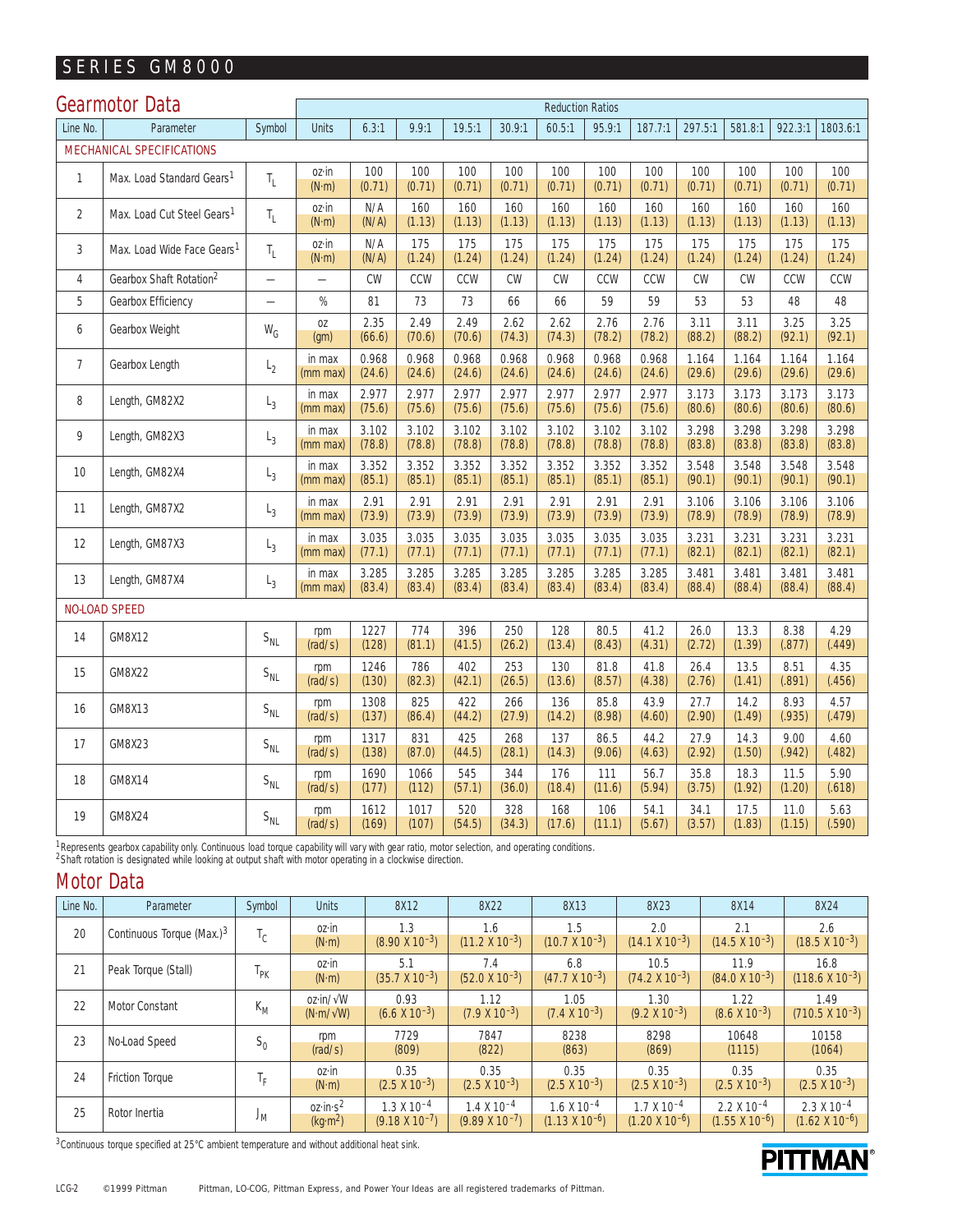#### Motor Data, continued

|          |                                                                   |                   |                             |                                 |                                 |                                 |                                 |                                 | SERIES GM8000                   |
|----------|-------------------------------------------------------------------|-------------------|-----------------------------|---------------------------------|---------------------------------|---------------------------------|---------------------------------|---------------------------------|---------------------------------|
|          | Motor Data, continued                                             |                   |                             |                                 |                                 |                                 |                                 |                                 |                                 |
| Line No. | Parameter                                                         | Symbol            | <b>Units</b>                | 8X12                            | 8X22                            | 8X13                            | 8X23                            | 8X14                            | 8X24                            |
| 26       | <b>Electrical Time Constant</b>                                   | $\tau_{\text{F}}$ | ms                          | 0.50                            | 0.52                            | 0.48                            | 0.55                            | 0.54                            | 0.54                            |
| 27       | Mechanical Time Constant                                          | $\tau_{\rm M}$    | ms                          | 21.5                            | 15.6                            | 21.0                            | 14.1                            | 21.0                            | 14.7                            |
| 28       | Viscous Damping-<br>Infinite Source Impedance                     | D                 | oz·in/krpm<br>(N·m/(rad/s)) | 0.0087<br>(129.02)              | 0.0153<br>(226.89)              | 0.0104<br>(154.23)              | 0.0176<br>(261.01)              | 0.0147<br>(218.00)              | 0.0202<br>(299.57)              |
| 29       | Viscous Damping-<br>Zero Source Impedance                         | $K_D$             | oz·in/krpm<br>(N·m/(rad/s)) | 0.64<br>$(4.31 \times 10^{-5})$ | 0.92<br>$(6.20 \times 10^{-5})$ | 0.81<br>$(5.46 \times 10^{-5})$ | 1.25<br>$(8.43 \times 10^{-5})$ | 1.10<br>$(7.42 \times 10^{-5})$ | 1.63<br>$(1.10 \times 10^{-4})$ |
| 30       | Maximum Winding<br>Temperature                                    | $\theta_{MAX}$    | °F<br>$(^{\circ}C)$         | 311<br>(155)                    | 311<br>(155)                    | 311<br>(155)                    | 311<br>(155)                    | 311<br>(155)                    | 311<br>(155)                    |
| 31       | Thermal Impedance                                                 | $R_{TH}$          | °F/watt<br>°C/watt          | 75.9<br>(24.4)                  | 75.9<br>(24.4)                  | 72.9<br>(22.7)                  | 72.9<br>(22.7)                  | 70.5<br>(21.4)                  | 70.5<br>(21.4)                  |
| 32       | <b>Thermal Time Constant</b>                                      | $\tau_{TH}$       | min                         | 7.75                            | 7.75                            | 9.00                            | 9.00                            | 10.70                           | 10.70                           |
| 33       | Motor Weight                                                      | $W_M$             | OZ<br>(g <sub>m</sub> )     | 4.49<br>(127.3)                 | 4.69<br>(133.0)                 | 4.86<br>(137.8)                 | 5.05<br>(143.2)                 | 5.62<br>(159.3)                 | 5.81<br>(164.7)                 |
|          | Model GM8XX2 Winding Data (Other windings available upon request) |                   |                             |                                 |                                 |                                 |                                 |                                 |                                 |

| Line No. | Parameter                         | Symbol          | <b>Units</b>         |                                                                                                                                                                                                                            | <b>GM8X12</b> |       |                                 |                                                                                                         | <b>GM8X22</b> |                                                         |      |
|----------|-----------------------------------|-----------------|----------------------|----------------------------------------------------------------------------------------------------------------------------------------------------------------------------------------------------------------------------|---------------|-------|---------------------------------|---------------------------------------------------------------------------------------------------------|---------------|---------------------------------------------------------|------|
| 34       | Reference Voltage                 | E               |                      | 12.0                                                                                                                                                                                                                       | 19.1          | 24.0  | 30.3                            | 12.0                                                                                                    | 19.1          | 24.0                                                    | 30.3 |
| 35       | Torque Constant                   | $K_{\tau}$      | $oz-in/A$<br>(N·m/A) | 1.94<br>$(13.7 \times 10^{-3})$ $(21.7 \times 10^{-3})$ $(27.3 \times 10^{-3})$                                                                                                                                            | 3.06          | 3.87  | 4.89<br>$(34.6 \times 10^{-3})$ | 1.94<br>$(13.7 \times 10^{-3})$ $(21.7 \times 10^{-3})$                                                 | 3.07          | 3.88<br>$(27.4 \times 10^{-3})$ $(34.5 \times 10^{-3})$ | 4.88 |
| 36       | <b>Back-EMF Constant</b>          | $K_F$           | V/krpm               | 1.43<br>$\left[\frac{V}{rad/s}\right]$ $\left[\frac{13.7 \times 10^{-3}}{2}\right]$ $\left[\frac{21.7 \times 10^{-3}}{2}\right]$ $\left[\frac{27.3 \times 10^{-3}}{2}\right]$ $\left[\frac{34.6 \times 10^{-3}}{2}\right]$ | 2.27          | 2.86  | 3.62                            | 1.43<br>$(13.7 \times 10^{-3})$ $(21.7 \times 10^{-3})$ $(27.4 \times 10^{-3})$ $(34.5 \times 10^{-3})$ | 2.27          | 2.87                                                    | 3.61 |
| 37       | Resistance                        | $R_{\tau}$      | Ω                    | 4.38                                                                                                                                                                                                                       | 10.80         | 17.20 | 27.3                            | 3.10                                                                                                    | 7.61          | 12.1                                                    | 19.1 |
| 38       | Inductance                        |                 | mH                   | 2.15                                                                                                                                                                                                                       | 5.40          | 8.62  | 13.8                            | 1.57                                                                                                    | 3.93          | 6.27                                                    | 9.92 |
| 39       | No-Load Current                   | <sup>I</sup> NI | A                    | 0.22                                                                                                                                                                                                                       | 0.14          | 0.11  | 0.09                            | 0.25                                                                                                    | 0.16          | 0.12                                                    | 0.10 |
| 40       | Peak Current (Stall) <sup>4</sup> | ln.             | A                    | 2.74                                                                                                                                                                                                                       | 1.76          | 1.40  | 1.11                            | 3.88                                                                                                    | 2.51          | 1.99                                                    | 1.59 |

#### Model GM8XX3 Winding Data (Other windings available upon request)

| Line No. | Parameter                         | Symbol          | <b>Units</b>         |                                                                                                         | <b>GM8X13</b> |      |                                                                                                         |                                                                                                         | <b>GM8X23</b> |      |      |
|----------|-----------------------------------|-----------------|----------------------|---------------------------------------------------------------------------------------------------------|---------------|------|---------------------------------------------------------------------------------------------------------|---------------------------------------------------------------------------------------------------------|---------------|------|------|
| 41       | Reference Voltage                 |                 | V                    | 12.0                                                                                                    | 19.1          | 24.0 | 30.3                                                                                                    | 12.0                                                                                                    | 19.1          | 24.0 | 30.3 |
| 42       | Torque Constant                   | $K_{\tau}$      | $oz-in/A$<br>(N·m/A) | 1.85                                                                                                    | 2.95          | 3.70 | 4.67<br>$(13.1 \times 10^{-3})$ $(20.8 \times 10^{-3})$ $(26.1 \times 10^{-3})$ $(33.0 \times 10^{-3})$ | 1.88<br>$(13.3 \times 10^{-3})$ $(20.8 \times 10^{-3})$ $(26.4 \times 10^{-3})$ $(33.3 \times 10^{-3})$ | 2.94          | 3.73 | 4.71 |
| 43       | Back-EMF Constant                 | $K_F$           | V/krpm<br>(V/rad/s)  | 1.37<br>$(13.1 \times 10^{-3})$ $(20.8 \times 10^{-3})$ $(26.1 \times 10^{-3})$ $(33.0 \times 10^{-3})$ | 2.18          | 2.73 | 3.45                                                                                                    | 1.39<br>$(13.3 \times 10^{-3})$ $(20.8 \times 10^{-3})$ $(26.4 \times 10^{-3})$ $(33.3 \times 10^{-3})$ | 2.18          | 2.76 | 3.48 |
| 44       | Resistance                        | $R_{\tau}$      | Ω                    | 3.20                                                                                                    | 7.94          | 12.5 | 19.8                                                                                                    | 2.17                                                                                                    | 5.20          | 8.24 | 13.1 |
| 45       | Inductance                        |                 | mH                   | 1.48                                                                                                    | 3.78          | 5.93 | 9.46                                                                                                    | 1.17                                                                                                    | 2.85          | 4.57 | 7.29 |
| 46       | No-Load Current                   | <sup>I</sup> NL | Α                    | 0.24                                                                                                    | 0.15          | 0.12 | 0.09                                                                                                    | 0.27                                                                                                    | 0.17          | 0.13 | 0.11 |
| 47       | Peak Current (Stall) <sup>4</sup> | Iр              | А                    | 3.75                                                                                                    | 2.40          | 1.92 | 1.53                                                                                                    | 5.54                                                                                                    | 3.67          | 2.91 | 2.32 |

## Model GM8XX4 Winding Data (Other windings available upon request)

| Line No. | Parameter                         | Symbol          | <b>Units</b>        |      |      | <b>GM8X14</b>                                                                                           |      |                                 | <b>GM8X24</b> |      |                                                                                 |
|----------|-----------------------------------|-----------------|---------------------|------|------|---------------------------------------------------------------------------------------------------------|------|---------------------------------|---------------|------|---------------------------------------------------------------------------------|
| 48       | Reference Voltage                 |                 |                     | 12.0 | 19.1 | 24.0                                                                                                    | 30.3 | 12.0                            | 19.1          | 24.0 | 30.3                                                                            |
| 49       | Torque Constant                   | $K_{\tau}$      | oz·in/A<br>(N·m/A)  | 1.46 | 2.31 | 2.92<br>$(10.3 \times 10^{-3})$ $(16.3 \times 10^{-3})$ $(20.6 \times 10^{-3})$ $(26.1 \times 10^{-3})$ | 3.69 | 1.54<br>$(10.9 \times 10^{-3})$ | 2.47          | 3.09 | 3.86<br>$(17.5 \times 10^{-3})$ $(21.9 \times 10^{-3})$ $(27.3 \times 10^{-3})$ |
| 50       | <b>Back-EMF Constant</b>          | KE              | V/krpm<br>(V/rad/s) | 1.08 | .71  | 2.16<br>$(10.3 \times 10^{-3})$ $(16.3 \times 10^{-3})$ $(20.6 \times 10^{-3})$ $(26.1 \times 10^{-3})$ | 2.73 | 1.14<br>$(10.9 \times 10^{-3})$ | 1.83          | 2.29 | 2.86<br>$(17.5 \times 10^{-3})$ $(21.9 \times 10^{-3})$ $(27.3 \times 10^{-3})$ |
| 51       | Resistance                        | $R_{\tau}$      | Ω                   | 1.52 | 3.64 | 5.73                                                                                                    | 9.06 | 1.17                            | 2.79          | 4.33 | 6.75                                                                            |
| 52       | Inductance                        |                 | mH                  | 0.77 | 1.94 | 3.10                                                                                                    | 4.95 | 0.58                            | 1.50          | 2.34 | 3.65                                                                            |
| 53       | No-Load Current                   | <sup>I</sup> NI | Α                   | 0.35 | 0.22 | 0.18                                                                                                    | 0.14 | 0.36                            | 0.23          | 0.18 | 0.15                                                                            |
| 54       | Peak Current (Stall) <sup>4</sup> | I <sub>D</sub>  | А                   | 7.90 | 5.24 | 4.19                                                                                                    | 3.34 | 10.3                            | 6.85          | 5.54 | 4.49                                                                            |

4Theoretical values supplied for reference only.

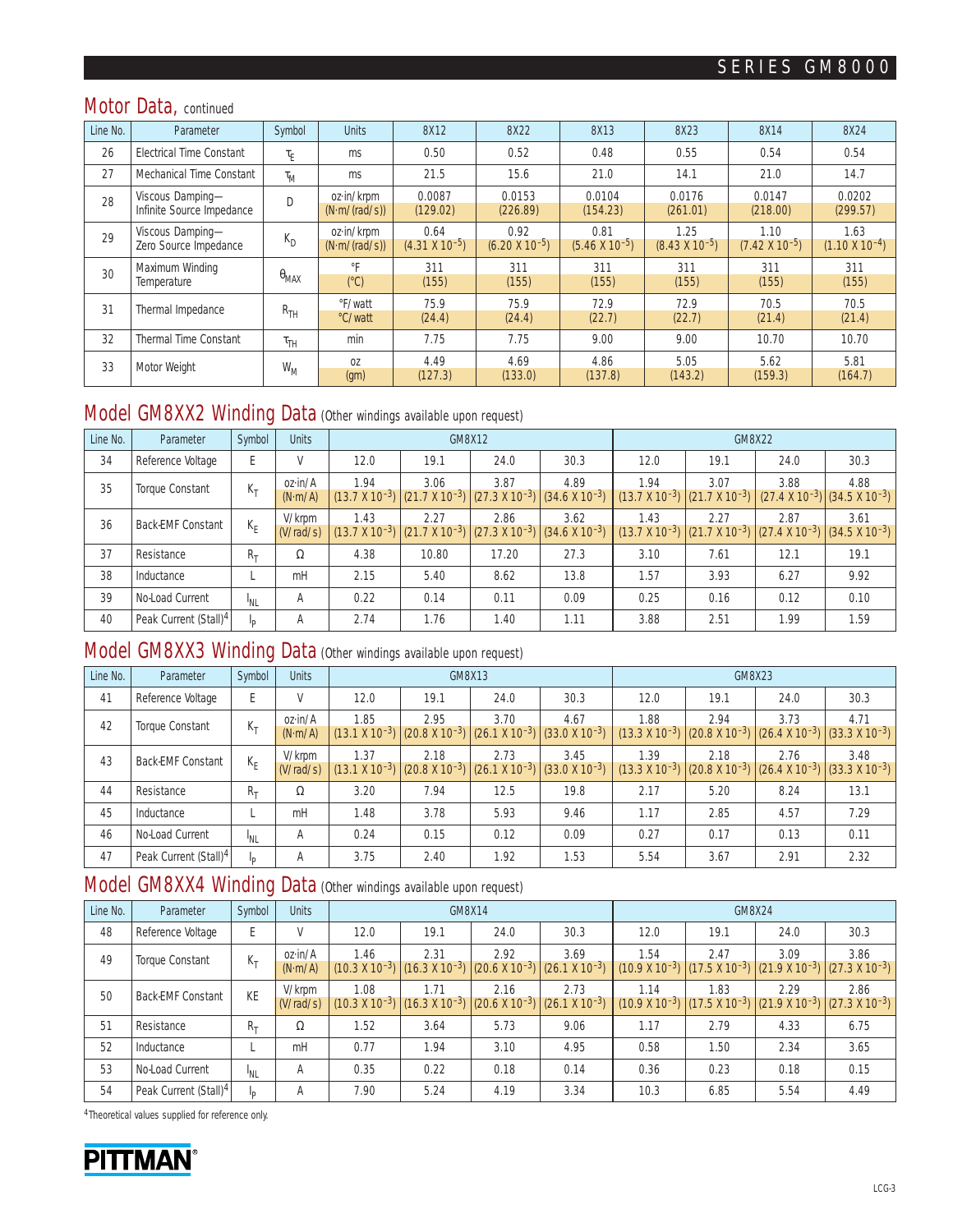









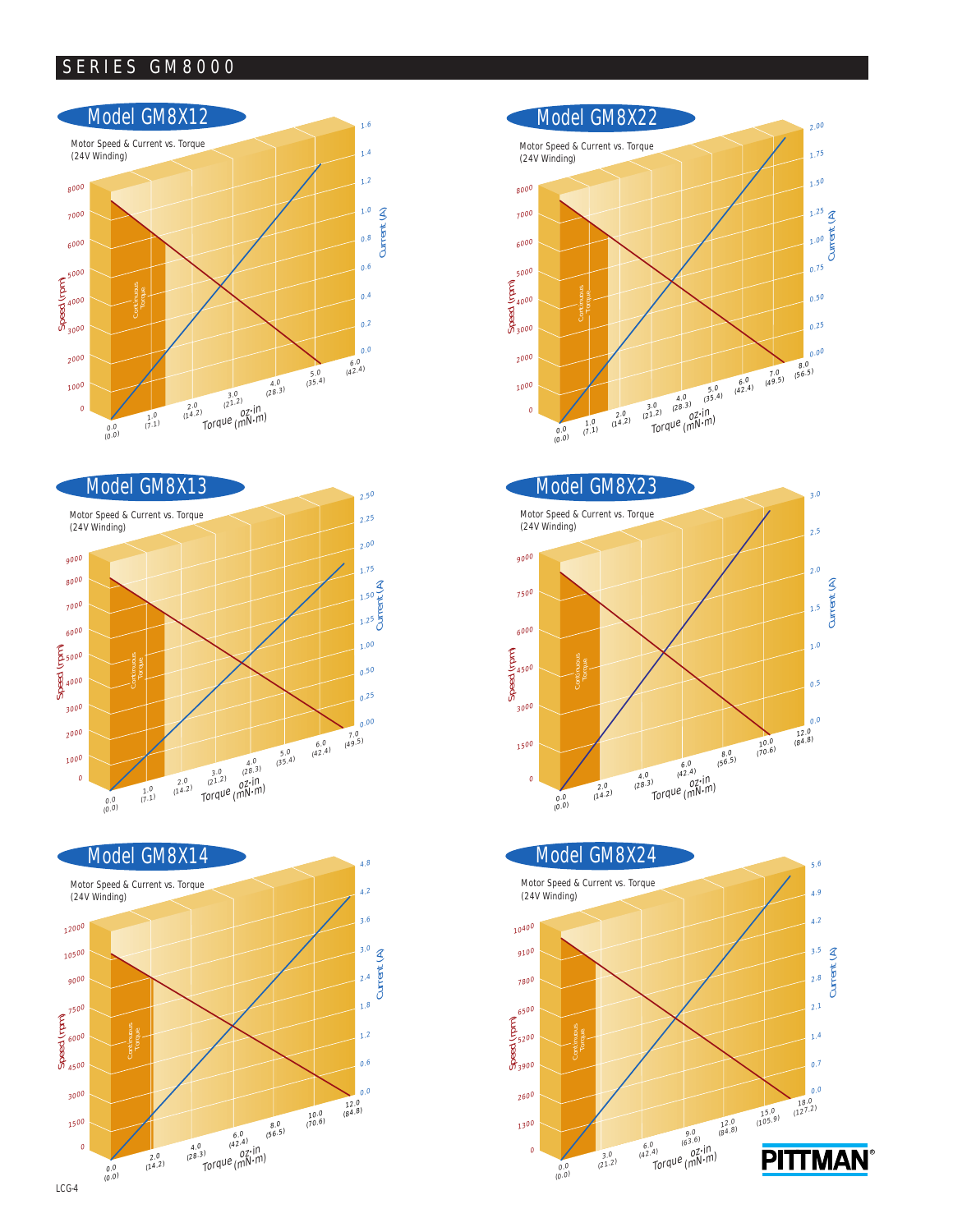

GM87XX Motor



Notes:

• Unless otherwise specified, all tolerances are to be ±.005 (.01)

• All measurements are in inches (mm) \*See line numbers 7 through 13 in gearmotor data chart

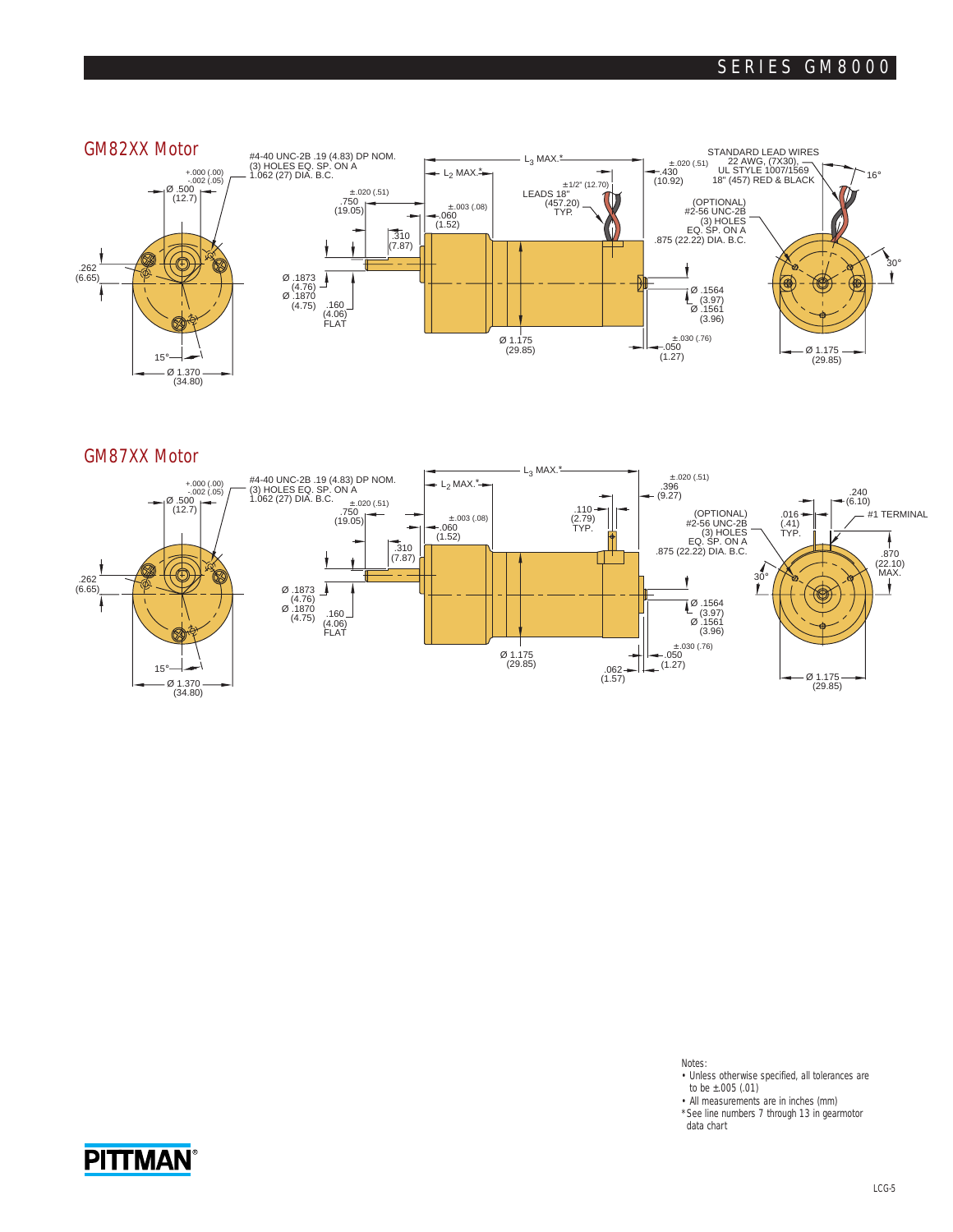



#### GM87XX Motor with 91X0 Encoder+.000 (.00) -.002 (.05) Ø .500 (12.7)  $L_3$  MAX. $\stackrel{*}{\sim}$  + .610 MAX.<br>(15.50) .665 .240  $\pm L_2$  MAX. $\stackrel{\star}{\rightarrow}$ (16.89) MAX. #4-40 UNC-2B .19 (4.83) DP NOM. (3) HOLES EQ. SP. ON A 1.062 (27) DIA. B.C.  $(6.10)$  .020  $\uparrow$  .021 .00 .19 (.51) TYP. — 19<br>(4.83) ± .020 (.51) ± .003 (.08) .060 (1.52) #1 TERMINAL .750 .110 (2.79) TYP.  $(19.05)$  $\overline{\mathsf{f}}$ .310 (7.87) .870 (22.10) MAX.  $\frac{1}{2}$ <u>1</u> Ø .1873 (4.76) Ø .1870  $\frac{1}{262}$  $(4.75)$  .160 -(6.65) (4.06) FLAT Ø 1.175 (29.85) 15° Ø 1.370 (34.80)



#### Encoder Connection Chart

| Pin No.        | Color       | Connection |
|----------------|-------------|------------|
|                | Black       | Ground     |
| $\mathfrak{D}$ | Green       | Index/NC   |
| 3              | Yellow      | Channel A  |
|                | Red         | Vcc.       |
| 5              | <b>Blue</b> | Channel B  |

Notes:

• Unless otherwise specified, all tolerances are to be ±.005 (.01)

• All measurements are in inches (mm)

\*See line numbers 7 through 13 in gearmotor data chart

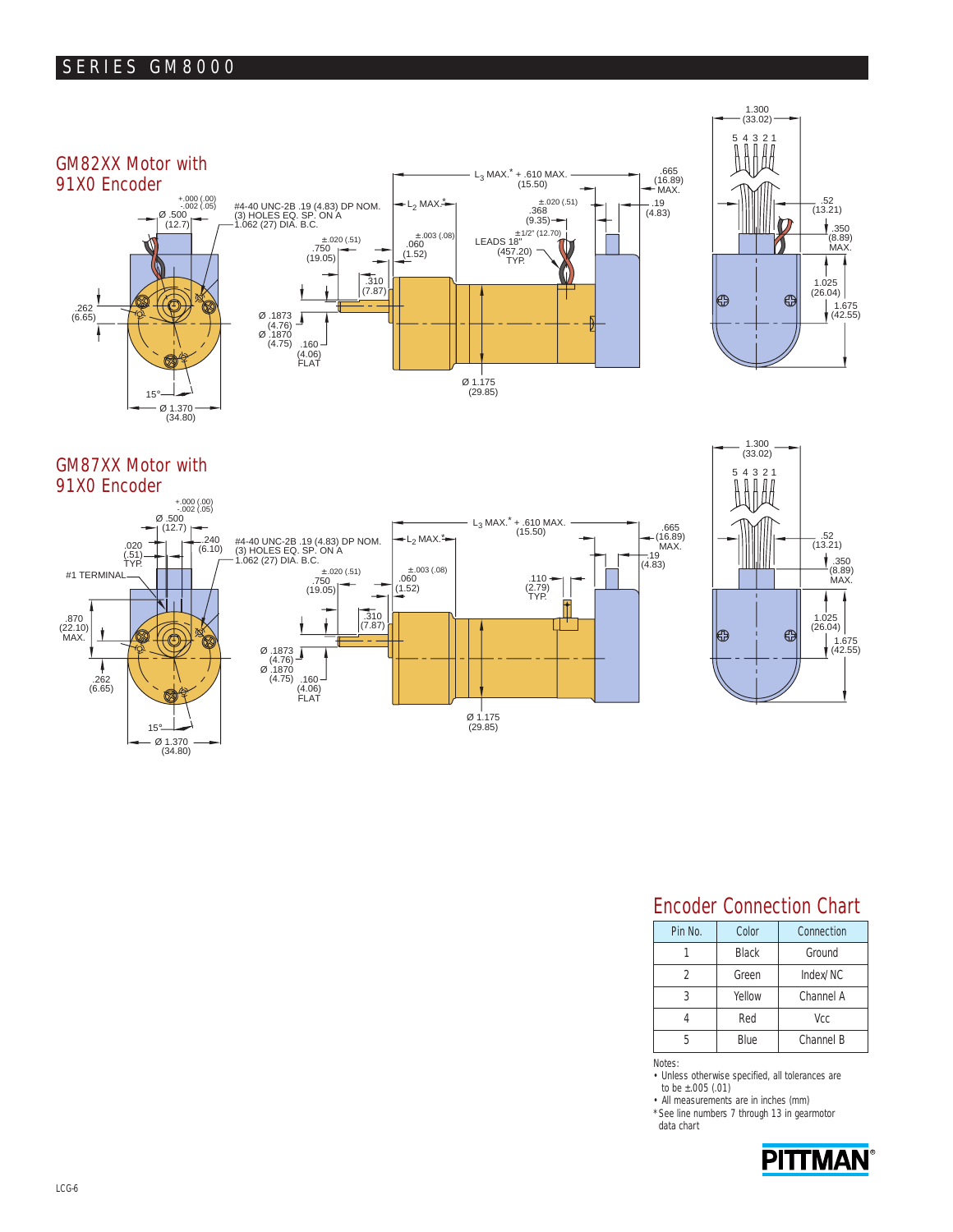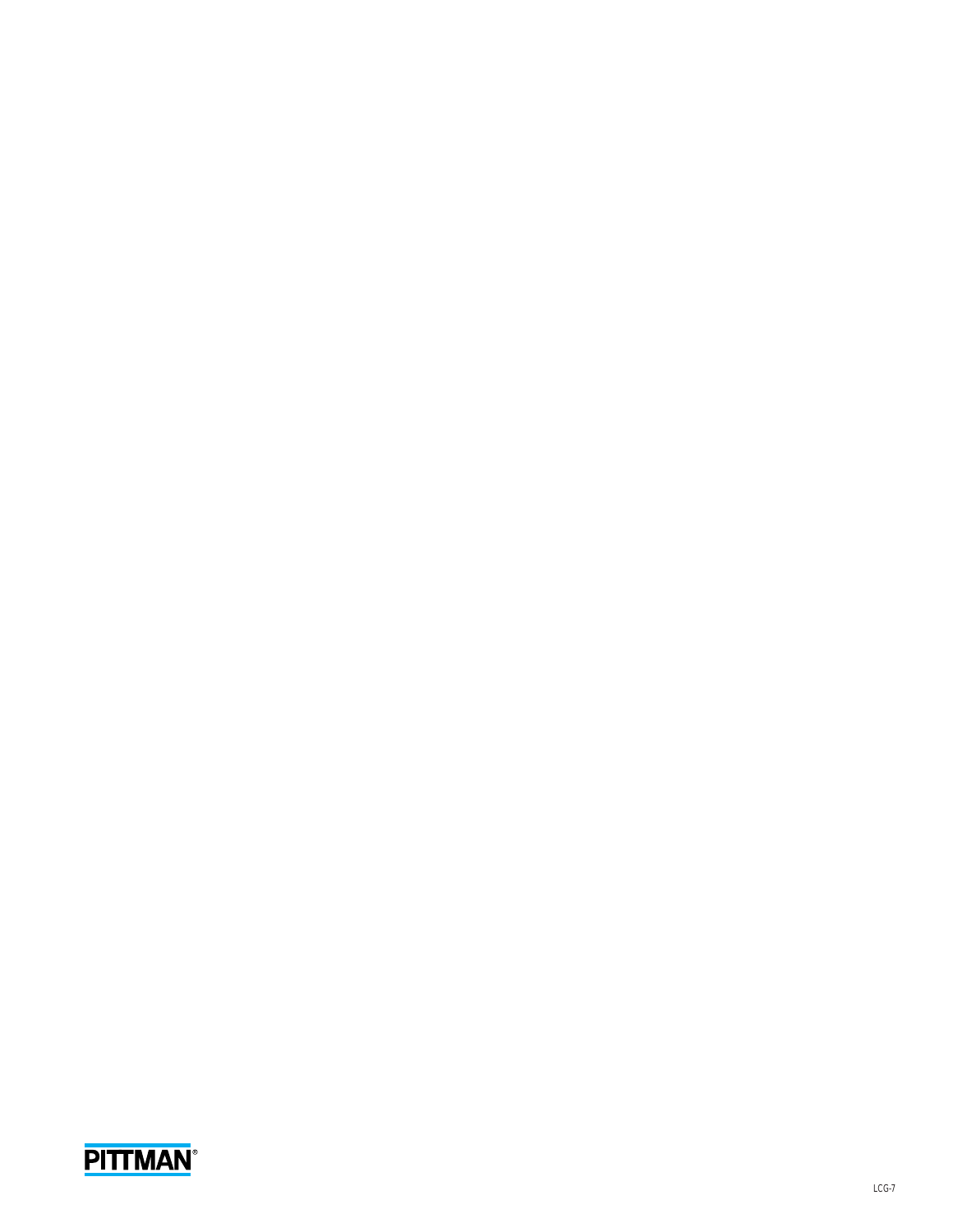|                | <b>Gearmotor Data</b>                                                                                                                                                                                                                                                              |                            |                                |                   |                  |                  |                  |                  | <b>Reduction Ratios</b> |                  |                  |                  |                  |                            |                  |
|----------------|------------------------------------------------------------------------------------------------------------------------------------------------------------------------------------------------------------------------------------------------------------------------------------|----------------------------|--------------------------------|-------------------|------------------|------------------|------------------|------------------|-------------------------|------------------|------------------|------------------|------------------|----------------------------|------------------|
| Line No.       | Parameter                                                                                                                                                                                                                                                                          | Symbol                     | <b>Units</b>                   | 5.9:1             | 11.5:1           | 19.7:1           | 38.3:1           | 65.5:1           | 127.8:1                 | 218.4:1          | 425.9:1          | 728.1:1          |                  | 1419.8:1 2426.9:1 4732.5:1 |                  |
|                | MECHANICAL SPECIFICATIONS (Standard and High-Torque Gears)                                                                                                                                                                                                                         |                            |                                |                   |                  |                  |                  |                  |                         |                  |                  |                  |                  |                            |                  |
| 1              | Max. Load Standard Gears <sup>1</sup>                                                                                                                                                                                                                                              | $T_{L}$                    | $OZ \cdot$ in<br>$(N \cdot m)$ | 175<br>(1.24)     | 175<br>(1.24)    | 175<br>(1.24)    | 175<br>(1.24)    | 175<br>(1.24)    | 175<br>(1.24)           | 175<br>(1.24)    | 175<br>(1.24)    | 175<br>(1.24)    | 175<br>(1.24)    | 175<br>(1.24)              | 175<br>(1.24)    |
| $\overline{2}$ | Max. Load High-Torque<br>Gears <sup>1</sup>                                                                                                                                                                                                                                        | $T_{L}$                    | oz·in<br>$(N \cdot m)$         | 300<br>(2.12)     | 300<br>(2.12)    | 300<br>(2.12)    | 300<br>(2.12)    | 300<br>(2.12)    | 300<br>(2.12)           | 300<br>(2.12)    | 300<br>(2.12)    | 300<br>(2.12)    | 300<br>(2.12)    | 300<br>(2.12)              | 300<br>(2.12)    |
| 3              | Gearbox Shaft Rotation <sup>2</sup>                                                                                                                                                                                                                                                |                            |                                | <b>CW</b>         | <b>CW</b>        | CCW              | CCW              | <b>CW</b>        | <b>CW</b>               | CCW              | CCW              | <b>CW</b>        | <b>CW</b>        | CCW                        | CCW              |
| $\overline{4}$ | Gearbox Efficiency                                                                                                                                                                                                                                                                 |                            | %                              | 81                | 81               | 73               | 73               | 66               | 66                      | 59               | 59               | 53               | 53               | 48                         | 48               |
| 5              | Gearbox Weight                                                                                                                                                                                                                                                                     | $W_G$                      | OZ<br>(gm)                     | 5.90<br>(167.3)   | 5.90<br>(167.3)  | 6.26<br>(177.5)  | 6.26<br>(177.5)  | 6.62<br>(187.7)  | 6.62<br>(187.7)         | 6.98<br>(197.9)  | 6.98<br>(197.9)  | 7.34<br>(208.1)  | 7.34<br>(208.1)  | 8.18<br>(231.9)            | 8.18<br>(231.9)  |
| 6              | Gearbox Length                                                                                                                                                                                                                                                                     | L <sub>2</sub>             | in max<br>(mm max)             | 1.373<br>(34.9)   | 1.373<br>(34.9)  | 1.373<br>(34.9)  | 1.373<br>(34.9)  | 1.373<br>(34.9)  | 1.373<br>(34.9)         | 1.373<br>(34.9)  | 1.373<br>(34.9)  | 1.373<br>(34.9)  | 1.373<br>(34.9)  | 1.528<br>(38.8)            | 1.528<br>(38.8)  |
| $\overline{7}$ | Length, GM92X2/GM94X2                                                                                                                                                                                                                                                              | $L_3$                      | in max<br>(mm max)             | 3.101<br>(78.8)   | 3.101<br>(78.8)  | 3.101<br>(78.8)  | 3.101<br>(78.8)  | 3.101<br>(78.8)  | 3.101<br>(78.8)         | 3.101<br>(78.8)  | 3.101<br>(78.8)  | 3.101<br>(78.8)  | 3.101<br>(78.8)  | 3.256<br>(82.7)            | 3.256<br>(82.7)  |
| 8              | Length, GM92X3/GM94X3                                                                                                                                                                                                                                                              | $L_3$                      | in max<br>(mm max)             | 3.476<br>(88.3)   | 3.476<br>(88.3)  | 3.476<br>(88.3)  | 3.476<br>(88.3)  | 3.476<br>(88.3)  | 3.476<br>(88.3)         | 3.476<br>(88.3)  | 3.476<br>(88.3)  | 3.476<br>(88.3)  | 3.476<br>(88.3)  | 3.631<br>(92.2)            | 3.63<br>(92.2)   |
| 9              | Length, GM92X4/GM94X4                                                                                                                                                                                                                                                              | $L_3$                      | in max<br>(mm max)             | 3.676<br>(93.4)   | 3.676<br>(93.4)  | 3.676<br>(93.4)  | 3.676<br>(93.4)  | 3.676<br>(93.4)  | 3.676<br>(93.4)         | 3.676<br>(93.4)  | 3.676<br>(93.4)  | 3.676<br>(93.4)  | 3.676<br>(93.4)  | 3.831<br>(97.3)            | 3.831<br>(97.3)  |
| 10             | Length, GM9235/GM9435                                                                                                                                                                                                                                                              | $L_3$                      | in max<br>(mm max)             | 3.976<br>(101.0)  | 3.976<br>(101.0) | 3.976<br>(101.0) | 3.976<br>(101.0) | 3.976<br>(101.0) | 3.976<br>(101.0)        | 3.976<br>(101.0) | 3.976<br>(101.0) | 3.976<br>(101.0) | 3.976<br>(101.0) | 4.131<br>(104.9)           | 4.131<br>(104.9) |
| 11             | Length, GM9236/GM9436                                                                                                                                                                                                                                                              | $L_3$                      | in max<br>(mm max)             | 4.326<br>(109.9)  | 4.326<br>(109.9) | 4.326<br>(109.9) | 4.326<br>(109.9) | 4.326<br>(109.9) | 4.326<br>(109.9)        | 4.326<br>(109.9) | 4.326<br>(109.9) | 4.326<br>(109.9) | 4.326<br>(109.9) | 4.481<br>(113.8)           | 4.481<br>(113.8) |
|                | MECHANICAL SPECIFICATIONS (High-Torque Wide Face Gears)                                                                                                                                                                                                                            |                            |                                |                   |                  |                  |                  |                  |                         |                  |                  |                  |                  |                            |                  |
| 12             | Max. Load <sup>1</sup>                                                                                                                                                                                                                                                             | $T_{L}$                    | $OZ \cdot in$<br>$(N \cdot m)$ |                   |                  | 500<br>(3.53)    | 500<br>(3.53)    | 500<br>(3.53)    | 500<br>(3.53)           | 500<br>(3.53)    | 500<br>(3.53)    | 500<br>(3.53)    | 500<br>(3.53)    |                            |                  |
| 13             | Gearbox Shaft Rotation <sup>2</sup>                                                                                                                                                                                                                                                |                            |                                |                   |                  | CCW              | CCW              | <b>CW</b>        | <b>CW</b>               | CCW              | CCW              | <b>CW</b>        | CW               |                            |                  |
| 14             | Gearbox Efficiency                                                                                                                                                                                                                                                                 |                            | $\%$                           | $\mathbf{\Omega}$ |                  | 73               | 73               | 66               | 66                      | 59               | 59               | 53               | 53               | ല                          |                  |
| 15             | Gearbox Weight                                                                                                                                                                                                                                                                     | $W_G$                      | 0Z<br>(gm)                     | ◁                 |                  | 6.52<br>(184.8)  | 6.52<br>(184.8)  | 6.88<br>(195.0)  | 6.88<br>(195.0)         | 7.24<br>(205.3)  | 7.24<br>(205.3)  | 8.08<br>(229.1)  | 8.08<br>(229.1)  | ◀                          |                  |
| 16             | Gearbox Length                                                                                                                                                                                                                                                                     | L <sub>2</sub>             | in max<br>(mm max)             |                   |                  | 1.373<br>(34.9)  | 1.373<br>(34.9)  | 1.373<br>(34.9)  | 1.373<br>(34.9)         | 1.373<br>(34.9)  | 1.373<br>(34.9)  | 1.528<br>(38.8)  | 1.528<br>(38.8)  |                            |                  |
| 17             | Length, GM92X2/GM94X2                                                                                                                                                                                                                                                              | $L_3$                      | in max<br>(mm max)             | ◁                 |                  | 3.101<br>(78.8)  | 3.101<br>(78.8)  | 3.101<br>(78.8)  | 3.101<br>(78.8)         | 3.101<br>(78.8)  | 3.101<br>(78.8)  | 3.256<br>(82.7)  | 3.256<br>(82.7)  | ◀                          |                  |
| 18             | Length, GM92X3/GM94X3                                                                                                                                                                                                                                                              | $L_3$                      | in max<br>(mm max)             | ◁                 |                  | 3.476<br>(88.3)  | 3.476<br>(88.3)  | 3.476<br>(88.3)  | 3.476<br>(88.3)         | 3.476<br>(88.3)  | 3.476<br>(88.3)  | 3.631<br>(92.2)  | 3.631<br>(92.2)  | $\blacktriangleleft$       |                  |
| 19             | Length, GM92X4/GM94X4                                                                                                                                                                                                                                                              |                            | in max<br>(mm max)             | г                 |                  | 3.676<br>(93.4)  | 3.676<br>(93.4)  | 3.676<br>(93.4)  | 3.676<br>(93.4)         | 3.676<br>(93.4)  | 3.676<br>(93.4)  | 3.831<br>(97.3)  | 3.831<br>(97.3)  |                            |                  |
| 20             | Length, GM9235/GM9435                                                                                                                                                                                                                                                              | $L_3$                      | in max<br>(mm max)             |                   |                  | 3.976<br>(101.1) | 3.976<br>(101.1) | 3.976<br>(101.1) | 3.976<br>(101.1)        | 3.976<br>(101.1) | 3.976<br>(101.1) | 4.131<br>(104.9) | 4.131<br>(104.9) |                            |                  |
| 21             | Length, GM9236/GM9436                                                                                                                                                                                                                                                              | $L_3$                      | in max<br>(mm max)             |                   |                  | 4.326<br>(109.9) | 4.326<br>(109.9) | 4.326<br>(109.9) | 4.326<br>(109.9)        | 4.326<br>(109.9) | 4.326<br>(109.9) | 4.481<br>(113.8) | 4.481<br>(113.8) |                            |                  |
|                | <b>NO-LOAD SPEED (All Gears)</b>                                                                                                                                                                                                                                                   |                            |                                |                   |                  |                  |                  |                  |                         |                  |                  |                  |                  |                            |                  |
| 22             | GM9X12                                                                                                                                                                                                                                                                             | $\mathsf{S}_{\mathsf{NL}}$ | rpm<br>(rad/s)                 | 1399<br>(147)     | 717<br>(75.1)    | 420<br>(44.0)    | 215<br>(22.5)    | 126<br>(13.2)    | 64.6<br>(6.76)          | 37.8<br>(3.96)   | 19.4<br>(2.03)   | 11.3<br>(1.18)   | 5.8<br>(.607)    | 3.4<br>(.356)              | 1.7<br>(.178)    |
| 23             | GM9X32                                                                                                                                                                                                                                                                             | $\mathsf{S}_{\mathsf{NL}}$ | rpm<br>(rad/s)                 | 1189<br>(125)     | 610<br>(63.9)    | 357<br>(37.4)    | 183<br>(19.2)    | 107<br>(11.2)    | 54.9<br>(5.75)          | 32.1<br>(3.36)   | 16.5<br>(1.73)   | 9.6<br>(.513)    | 4.9<br>(.513)    | 2.9<br>(.304)              | 1.5<br>(.157)    |
| 24             | GM9X13                                                                                                                                                                                                                                                                             | $\mathsf{S}_{\mathsf{NL}}$ | rpm<br>(rad/s)                 | 948<br>(99.3)     | 486<br>(50.9)    | 284<br>(29.7)    | 146<br>(15.3)    | 85.3<br>(8.93)   | 43.8<br>(4.59)          | 25.6<br>(2.68)   | 13.1<br>(1.37)   | 7.7<br>(.806)    | 3.9<br>(.408)    | 2.3<br>(.241)              | 1.2<br>(.126)    |
| 25             | GM9X33                                                                                                                                                                                                                                                                             | $\mathsf{S}_{\mathsf{NL}}$ | rpm<br>(rad/s)                 | 1016<br>(106)     | 521<br>(54.6)    | 305<br>(31.9)    | 156<br>(16.3)    | 91.5<br>(9.58)   | 46.9<br>(4.91)          | 27.4<br>(2.87)   | 14.1<br>(1.48)   | 8.2<br>(.859)    | 4.2<br>(.440)    | 2.5<br>(.262)              | 1.3<br>(.136)    |
| 26             | GM9X14                                                                                                                                                                                                                                                                             | $\mathsf{S}_{\mathsf{NL}}$ | rpm<br>(rad/s)                 | 1300<br>(136)     | 667<br>(69.8)    | 390<br>(40.8)    | 200<br>(20.9)    | 117<br>(12.3)    | 60.0<br>(6.28)          | 35.1<br>(3.68)   | 18.0<br>(1.88)   | 10.5<br>(1.10)   | 5.4<br>(.565)    | 3.2<br>(.335)              | 1.6<br>(.168)    |
| 27             | GM9X34                                                                                                                                                                                                                                                                             | $\mathsf{S}_{\mathsf{NL}}$ | rpm<br>(rad/s)                 | 1043<br>(109)     | 535<br>(56.0)    | 313<br>(32.8)    | 160<br>(16.8)    | 93.9<br>(9.83)   | 48.1<br>(5.04)          | 28.2<br>(2.95)   | 14.4<br>(1.51)   | 8.5<br>(.890)    | 4.3<br>(.450)    | 2.5<br>(.262)              | 1.3<br>(.136)    |
|                | <sup>1</sup> Represents gearbox capability only. Continuous load torque capability will vary with gear ratio, motor selection, and operating conditions.<br><sup>2</sup> Shaft rotation is designated while looking at output shaft with motor operating in a clockwise direction. |                            |                                |                   |                  |                  |                  |                  |                         |                  |                  |                  |                  |                            |                  |

<sup>1</sup>Represents gearbox capability only. Continuous load torque capability will vary with gear ratio, motor selection, and operating conditions.<br><sup>2</sup>Shaft rotation is designated while looking at output shaft with motor operat

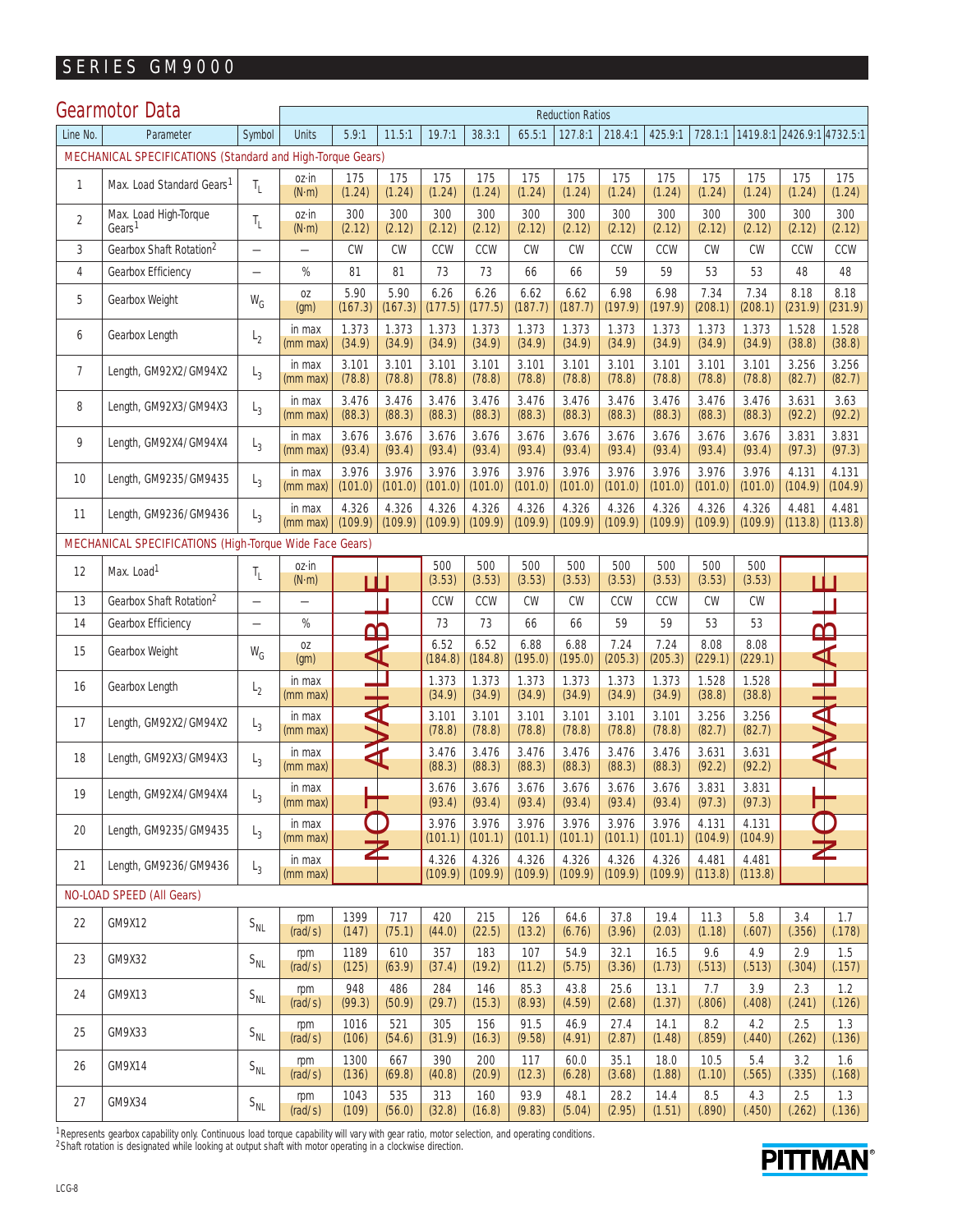| <b>Gearmotor Data, continued</b> |  |
|----------------------------------|--|
|                                  |  |

|          | <b>Gearmotor Data, continued</b>     |                             |                |                 |               |               |               |                | <b>Reduction Ratios</b> |                |                |               |              |                            |            |
|----------|--------------------------------------|-----------------------------|----------------|-----------------|---------------|---------------|---------------|----------------|-------------------------|----------------|----------------|---------------|--------------|----------------------------|------------|
| Line No. | Parameter                            | Symbol                      | <b>Units</b>   | 5.9:1           | 11.5:1        | 19.7:1        | 38.3:1        | 65.5:1         | 127.8:1                 | 218.4:1        | 425.9:1        | 728.1:1       |              | 1419.8:1 2426.9:1 4732.5:1 |            |
|          | NO-LOAD SPEED (All Gears), continued |                             |                |                 |               |               |               |                |                         |                |                |               |              |                            |            |
| 28       | GM9X35                               | $\mathcal{P}_{\mathsf{NL}}$ | rpm<br>(rad/s) | 1075<br>(112.5) | 552<br>(57.8) | 322<br>(33.7) | 166<br>(17.4) | 96.9<br>(10.1) | 49.7<br>(5.2)           | 29.1<br>(3.0)  | 14.9<br>(1.6)  | 8.7<br>(.913) | 4.4<br>.468) | 2.6<br>.274)               | .140)      |
| 29       | GM9X36                               | $>_{\mathsf{NL}}$           | rpm<br>(rad/s) | 834<br>(87.3)   | 427<br>(44.7) | 250<br>(26.2) | 128<br>(13.4) | 75<br>(7.85)   | 38.5<br>(4.03)          | 22.5<br>(2.36) | 11.5<br>(1.20) | 6.8<br>(.712) | 3.5<br>.367  | 2.0<br>.209)               | 0.1<br>105 |

#### Motor Data

| Line No. | Parameter                           | Symbol                    | <b>Units</b>                                 | <b>GM9X12</b>                                             | <b>GM9X32</b>                              | <b>GM9X13</b>                                                                          | <b>GM9X33</b>                                            | <b>GM9X14</b>                              | <b>GM9X34</b>                              | <b>GM9X35</b>                                                                                               | <b>GM9X36</b>                              |
|----------|-------------------------------------|---------------------------|----------------------------------------------|-----------------------------------------------------------|--------------------------------------------|----------------------------------------------------------------------------------------|----------------------------------------------------------|--------------------------------------------|--------------------------------------------|-------------------------------------------------------------------------------------------------------------|--------------------------------------------|
| 30       | Continuous<br>Torque $(Max.)3$      | $T_{\rm C}$               | $OZ \cdot$ in<br>$(N \cdot m)$               | 1.6<br>$(11.2 \times 10^{-3})$ (16.2 X 10 <sup>-3</sup> ) | 2.3                                        | 3.2<br>$(22.6 \times 10^{-3})$                                                         | 4.7<br>$(33.2 \times 10^{-3})$                           | 3.9<br>$(27.8 \times 10^{-3})$             | 6.1<br>$(43.1 \times 10^{-3})$             | 6.9<br>$(48.7 \times 10^{-3})$                                                                              | 9.5<br>$(67.1 \times 10^{-3})$             |
| 31       | Peak Torque<br>(Stall) <sup>4</sup> | $T_{PK}$                  | $OZ \cdot in$<br>$(N \cdot m)$               | 8.4                                                       | 13.8                                       | 15.6<br>$(59.0 \times 10^{-3})$ (97.5 X 10 <sup>-3</sup> ) (110.2 X 10 <sup>-3</sup> ) | 31.6<br>$(223.2 \times 10^{-3})$                         | 23.9                                       | 41.3                                       | 49.4<br>$(168.8 \times 10^{-3})$ $(291.7 \times 10^{-3})$ $(348.9 \times 10^{-3})$ $(436.4 \times 10^{-3})$ | 61.8                                       |
| 32       | Motor Constant                      | $K_{\rm M}$               | $oz-in/\sqrt{W}$<br>$(N \cdot m / \sqrt{W})$ | 1.16<br>$(8.2 \times 10^{-3})$                            | 1.62<br>$(11.4 \times 10^{-3})$            | 1.94<br>$(13.7 \times 10^{-3})$                                                        | 2.66<br>$(18.8 \times 10^{-3})$                          | 2.05<br>$(14.5 \times 10^{-3})$            | 3.01<br>$(21.3 \times 10^{-3})$            | 3.21<br>$(22.7 \times 10^{-3})$                                                                             | 4.11<br>$(29.0 \times 10^{-3})$            |
| 33       | No-Load Speed                       | $S_0$                     | rpm<br>(rad/s)                               | 8251<br>(864.1)                                           | 7015<br>(734.6)                            | 5592<br>(585.6)                                                                        | 5993<br>(627.6)                                          | 7666<br>(802.8)                            | 6151<br>(644.2)                            | 6348<br>(664.8)                                                                                             | 4916<br>(514.8)                            |
| 34       | Friction Torque                     | $T_F$                     | $oz \cdot in$<br>$(N \cdot m)$               | 0.4<br>$(2.8 \times 10^{-3})$                             | 0.5<br>$(3.5 \times 10^{-3})$              | 0.5<br>$(3.5 \times 10^{-3})$                                                          | 0.6<br>$(4.2 \times 10^{-3})$                            | 0.5<br>$(3.5 \times 10^{-3})$              | 0.6<br>$(4.2 \times 10^{-3})$              | 0.65<br>$(4.6 \times 10^{-3})$                                                                              | 0.8<br>$(5.6 \times 10^{-3})$              |
| 35       | Rotor Inertia                       | $\mathsf{J}_{\mathsf{M}}$ | $oz-in-s2$<br>$(kg-m2)$                      | $2.2 X 10^{-4}$<br>$(1.55 \times 10^{-6})$                | $2.7 X 10^{-4}$<br>$(1.91 \times 10^{-6})$ | $3.9 X 10^{-4}$<br>$(2.75 \times 10^{-6})$                                             | 4.6 $\times$ 10 <sup>-4</sup><br>$(3.25 \times 10^{-6})$ | $5.4 X 10^{-4}$<br>$(3.81 \times 10^{-6})$ | $5.9 X 10^{-4}$<br>$(4.17 \times 10^{-6})$ | $7.9 X 10^{-4}$<br>$(5.58 \times 10^{-6})$                                                                  | $1.0 X 10^{-3}$<br>$(7.06 \times 10^{-6})$ |
| 36       | <b>Electrical Time</b><br>Constant  | $\tau_{\text{F}}$         | ms                                           | 0.53                                                      | 0.63                                       | 0.74                                                                                   | 0.84                                                     | 0.80                                       | 0.85                                       | 0.89                                                                                                        | 1.06                                       |
| 37       | Mechanical Time<br>Constant         | $\tau_{\rm M}$            | ms                                           | 22.8                                                      | 14.4                                       | 14.7                                                                                   | 9.29                                                     | 18.1                                       | 9.25                                       | 10.9                                                                                                        | 8.5                                        |
|          | Viscous Damping-                    |                           | oz·in/krpm                                   | 0.0086                                                    | 0.0272                                     | 0.0113                                                                                 | 0.0335                                                   | 0.0125                                     | 0.0387                                     | 0.0450                                                                                                      | 0.0525                                     |
| 38       | Infinite Source<br>Impedance        | $\mathsf{D}$              | (N·m/rad/s)                                  | $(5.79 \times 10^{-7})$ (1.83 X 10 <sup>-6</sup> )        |                                            | $(7.62 \times 10^{-7})$                                                                | $(2.25 \times 10^{-6})$                                  | $(8.43 \times 10^{-7})$                    | $(2.60 \times 10^{-6})$                    | $(3.03 \times 10^{-6})$                                                                                     | $(3.54 \times 10^{-6})$                    |
| 39       | Viscous Damping-<br>Zero Source     |                           | oz·in/krpm                                   | 1.00                                                      | 1.94                                       | 2.78                                                                                   | 5.23                                                     | 3.11                                       | 6.68                                       | 7.6                                                                                                         | 12.5                                       |
|          | Impedance                           | $K_{\text{D}}$            | (N·m/rad/s)                                  | $(6.74 \times 10^{-5})$ $(1.31 \times 10^{-4})$           |                                            | $(1.87 \times 10^{-4})$                                                                | $(3.52 \times 10^{-4})$                                  | $(2.09 \times 10^{-4})$                    | $(4.50 \times 10^{-4})$                    | $(5.12 \times 10^{-4})$                                                                                     | $(8.42 \times 10^{-4})$                    |
| 40       | Maximum                             | $\theta_{MAX}$            | $\circ$ F<br>$(^{\circ}C)$                   | 311                                                       | 311                                        | 311                                                                                    | 311                                                      | 311                                        | 311                                        | 311                                                                                                         | 311                                        |
|          | Winding Temp.                       |                           |                                              | (155)                                                     | (155)                                      | (155)                                                                                  | (155)                                                    | (155)                                      | (155)                                      | (155)                                                                                                       | (155)                                      |
| 41       | Thermal<br>Impedance                | $R_{TH}$                  | °F/watt<br>°C/watt                           | 72.9<br>(22.7)                                            | 72.9<br>(22.7)                             | 66.4<br>(19.1)                                                                         | 66.4<br>(19.1)                                           | 62.8<br>(17.1)                             | 62.8<br>(17.1)                             | 58.5<br>(14.7)                                                                                              | 56.3<br>(13.5)                             |
| 42       | <b>Thermal Time</b><br>Constant     | $\tau$ <sub>TH</sub>      | min                                          | 7.21                                                      | 7.21                                       | 11.1                                                                                   | 11.1                                                     | 12.0                                       | 12.0                                       | 12.9                                                                                                        | 13.5                                       |
| 43       | Motor Weight                        | $W_M$                     | OZ<br>(gm)                                   | 6.96<br>(197.3)                                           | 6.98<br>(197.9)                            | 8.98<br>(254.6)                                                                        | 8.90<br>(252.3)                                          | 10.1<br>(286.3)                            | 10.1<br>(286.3)                            | 0.0<br>(TBD)                                                                                                | 13.8<br>(391.2)                            |

# Model GM9XX2 Winding Data (Other windings available upon request)

| Line No. | Parameter            | Symbol          | <b>Units</b>                       |      |      | 9X12 |      |                                                                                                                                                                                                         |      | 9X32 |      |
|----------|----------------------|-----------------|------------------------------------|------|------|------|------|---------------------------------------------------------------------------------------------------------------------------------------------------------------------------------------------------------|------|------|------|
| 44       | Reference Voltage    | E               |                                    | 12.0 | 19.1 | 24.0 | 30.3 | 12.0                                                                                                                                                                                                    | 19.1 | 24.0 | 30.3 |
| 45       | Torque Constant      | $K_{\tau}$      | $oz \cdot in/A$<br>$(N \cdot m/A)$ | 1.86 | 2.95 | 3.72 | 4.68 | 2.20<br>$(13.2 X 10^{-3})$ $(20.8 X 10^{-3})$ $(26.3 X 10^{-3})$ $(33.1 X 10^{-3})$ $(15.6 X 10^{-3})$ $(24.7 X 10^{-3})$ $(31.1 X 10^{-3})$ $(39.1 X 10^{-3})$                                         | 3.50 | 4.40 | 5.53 |
| 46       | Back-EMF Constant    | $K_E$           | V/krpm<br>$\sqrt{(V/rad/s)}$       | 1.38 | 2.18 | 2.75 | 3.46 | 1.63<br>$(13.2 \times 10^{-3})$ $(20.8 \times 10^{-3})$ $(26.3 \times 10^{-3})$ $(33.1 \times 10^{-3})$ $(15.6 \times 10^{-3})$ $(24.7 \times 10^{-3})$ $(31.1 \times 10^{-3})$ $(39.1 \times 10^{-3})$ | 2.59 | 3.25 | 4.09 |
| 47       | Resistance           | $R_{\tau}$      | Ω                                  | 2.63 | 6.45 | 10.2 | 16.1 | 1.93                                                                                                                                                                                                    | 4.70 | 7.38 | 11.6 |
| 48       | Inductance           |                 | mH                                 | 1.35 | 3.40 | 5.42 | 8.56 | 1.16                                                                                                                                                                                                    | 2.94 | 4.64 | 7.34 |
| 49       | No-Load Current      | <sup>I</sup> NI | Α                                  | 0.26 | 0.16 | 0.13 | 0.10 | 0.32                                                                                                                                                                                                    | 0.20 | 0.16 | 0.13 |
| 50       | Peak Current (Stall) | Iь              | A                                  | 4.56 | 2.96 | 2.35 | 1.88 | 6.22                                                                                                                                                                                                    | 4.06 | 3.25 | 2.60 |

3Continuous torque specified at 25°C ambient temperature and without additional heat sink.

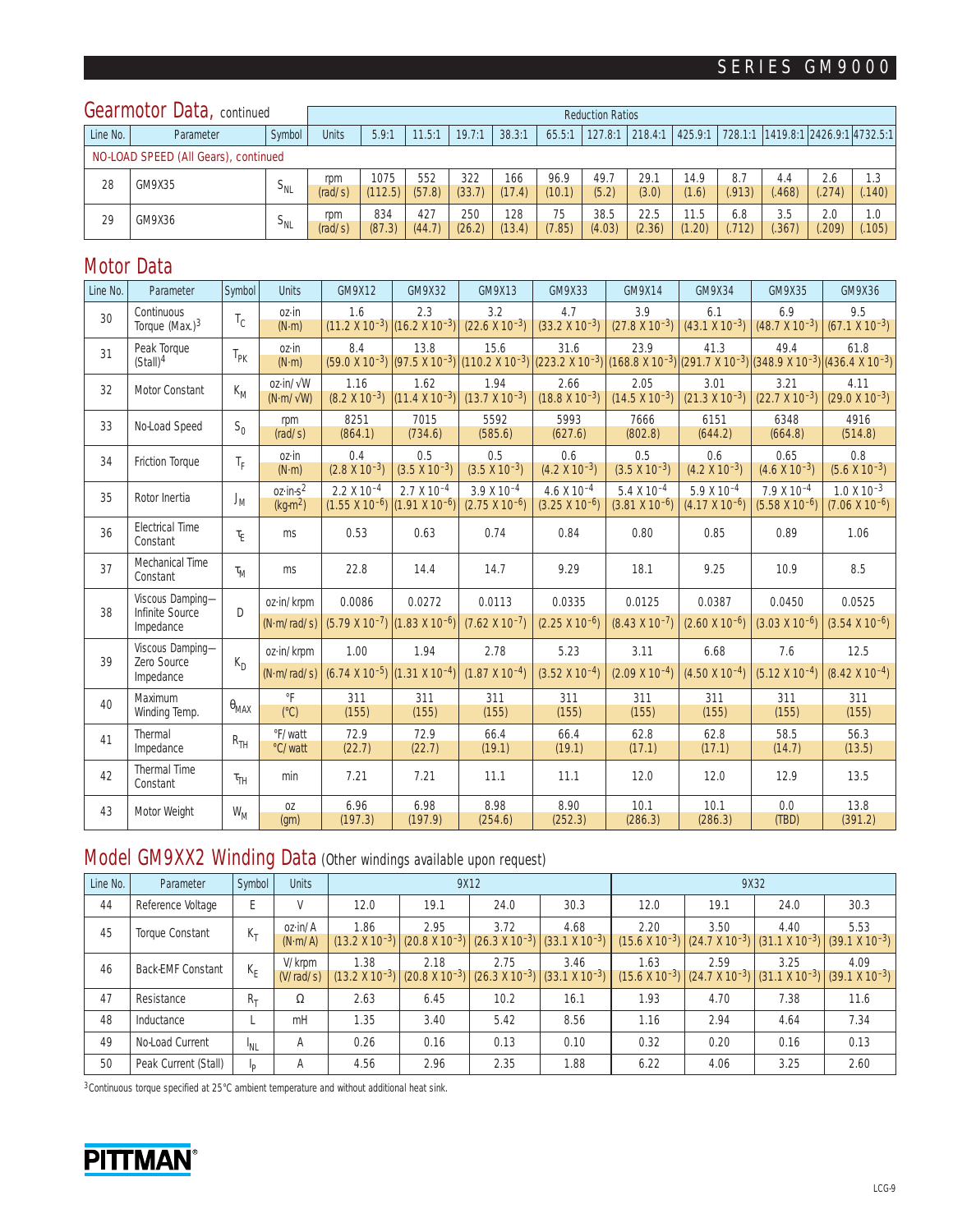#### Model GM9XX3 Winding Data (Other windings available upon request)

| Line No. | Parameter                | Symbol          | <b>Units</b>                       | 9X13 |      |      | 9X33                                                                                                    |                                                                                                                                                                                                         |      |      |      |
|----------|--------------------------|-----------------|------------------------------------|------|------|------|---------------------------------------------------------------------------------------------------------|---------------------------------------------------------------------------------------------------------------------------------------------------------------------------------------------------------|------|------|------|
| 51       | Reference Voltage        |                 |                                    | 12.0 | 19.1 | 24.0 | 30.3                                                                                                    | 12.0                                                                                                                                                                                                    | 19.1 | 24.0 | 30.3 |
| 52       | Torque Constant          | $K_{\tau}$      | $oz \cdot in/A$<br>$(N \cdot m/A)$ | 2.80 | 4.47 | 5.60 | 7.07<br>$(19.8 \times 10^{-3})$ $(31.6 \times 10^{-3})$ $(39.5 \times 10^{-3})$ $(49.9 \times 10^{-3})$ | 2.67<br>$(18.9 \times 10^{-3})$ $(29.7 \times 10^{-3})$ $(37.3 \times 10^{-3})$ $(47.2 \times 10^{-3})$                                                                                                 | 4.20 | 5.28 | 6.68 |
| 53       | <b>Back-EMF Constant</b> | $K_F$           | V/krpm<br>(V/rad/s)                | 2.07 | 3.31 | 4.14 | 5.23                                                                                                    | 1.98<br>$(19.8 \times 10^{-3})$ $(31.6 \times 10^{-3})$ $(39.5 \times 10^{-3})$ $(49.9 \times 10^{-3})$ $(18.9 \times 10^{-3})$ $(29.7 \times 10^{-3})$ $(37.3 \times 10^{-3})$ $(47.2 \times 10^{-3})$ | 3.10 | 3.90 | 4.94 |
| 54       | Resistance               | $R_{\tau}$      | Ω                                  | 2.17 | 5.32 | 8.33 | 13.2                                                                                                    | 1.08                                                                                                                                                                                                    | 2.53 | 3.94 | 6.21 |
| 55       | Inductance               |                 | mH                                 | 1.54 | 3.93 | 6.17 | 9.84                                                                                                    | 0.84                                                                                                                                                                                                    | 2.08 | 3.29 | 5.27 |
| 56       | No-Load Current          | <sup>I</sup> NI | А                                  | 0.20 | 0.13 | 0.10 | 0.08                                                                                                    | 0.30                                                                                                                                                                                                    | 0.19 | 0.15 | 0.12 |
| 57       | Peak Current (Stall)     | In              | A                                  | 5.54 | 3.59 | 2.88 | 2.30                                                                                                    | 11.1                                                                                                                                                                                                    | 7.55 | 6.09 | 4.88 |

## Model GM9XX4 Winding Data (Other windings available upon request)

| Line No. | Parameter            | Symbol          | <b>Units</b>                         | 9X14 |      |      |      | 9X34                                                                                                                                                                                                    |      |      |      |
|----------|----------------------|-----------------|--------------------------------------|------|------|------|------|---------------------------------------------------------------------------------------------------------------------------------------------------------------------------------------------------------|------|------|------|
| 58       | Reference Voltage    | E               |                                      | 12.0 | 19.1 | 24.0 | 30.3 | 12.0                                                                                                                                                                                                    | 19.1 | 24.0 | 30.3 |
| 59       | Torque Constant      | $K_{\tau}$      | $oz \cdot in/A$<br>$(oz \cdot in/A)$ | 2.06 | 3.27 | 4.13 | 5.22 | 2.58<br>$(14.5 X 10^{-3})$ $(23.1 X 10^{-3})$ $(29.2 X 10^{-3})$ $(36.9 X 10^{-3})$ $(18.2 X 10^{-3})$ $(28.7 X 10^{-3})$ $(36.5 X 10^{-3})$ $(45.9 X 10^{-3})$                                         | 4.07 | 5.17 | 6.50 |
| 60       | Back-EMF Constant    | $K_F$           | V/krpm<br>(V/krpm)                   | 1.53 | 2.42 | 3.05 | 3.86 | 1.91<br>$(14.5 \times 10^{-3})$ $(23.1 \times 10^{-3})$ $(29.2 \times 10^{-3})$ $(36.9 \times 10^{-3})$ $(18.2 \times 10^{-3})$ $(28.7 \times 10^{-3})$ $(36.5 \times 10^{-3})$ $(45.9 \times 10^{-3})$ | 3.01 | 3.82 | 4.81 |
| 61       | Resistance           | $R_{\tau}$      | Ω                                    | 1.10 | 2.59 | 4.06 | 6.40 | 0.83                                                                                                                                                                                                    | 1.89 | 2.96 | 4.62 |
| 62       | Inductance           |                 | mH                                   | 0.81 | 2.04 | 3.25 | 5.19 | 0.63                                                                                                                                                                                                    | 1.56 | 2.51 | 3.97 |
| 63       | No-Load Current      | <sup>I</sup> NI |                                      | 0.29 | 0.18 | 0.14 | 0.11 | 0.33                                                                                                                                                                                                    | 0.21 | 0.16 | 0.13 |
| 64       | Peak Current (Stall) | Iъ              |                                      | 10.9 | 7.36 | 5.91 | 4.73 | 14.5                                                                                                                                                                                                    | 10.1 | 8.11 | 6.55 |

## Model GM9X35/9X36 Winding Data (Other windings available upon request)

| Line No. | Parameter            | Symbol     | <b>Units</b>                   | 9X35 |                                                                                                         |      |                                                                                                         | 9X36 |      |      |                                                                                                         |
|----------|----------------------|------------|--------------------------------|------|---------------------------------------------------------------------------------------------------------|------|---------------------------------------------------------------------------------------------------------|------|------|------|---------------------------------------------------------------------------------------------------------|
| 65       | Reference Voltage    |            |                                | 12.0 | 19.1                                                                                                    | 24.0 | 30.3                                                                                                    | 12.0 | 19.1 | 24.0 | 30.3                                                                                                    |
| 66       | Torque Constant      | $K_{\tau}$ | $oz \cdot in/A$<br>$(oz-in/A)$ | 2.47 | 3.99                                                                                                    | 4.94 | 6.27<br>$(17.4 \times 10^{-3})$ $(28.2 \times 10^{-3})$ $(34.9 \times 10^{-3})$ $(44.3 \times 10^{-3})$ | 3.25 | 5.24 | 6.49 | 8.24<br>$(23.0 \times 10^{-3})$ $(37.0 \times 10^{-3})$ $(45.8 \times 10^{-3})$ $(58.2 \times 10^{-3})$ |
| 67       | Back-EMF Constant    | $K_F$      | V/krpm<br>(V/krpm)             | 1.83 | 2.95<br>$(17.4 \times 10^{-3})$ $(28.2 \times 10^{-3})$ $(34.9 \times 10^{-3})$ $(44.3 \times 10^{-3})$ | 3.65 | 3.65                                                                                                    | 2.4  | 3.88 | 4.8  | 6.09<br>$(23.0 \times 10^{-3})$ $(37.0 \times 10^{-3})$ $(45.8 \times 10^{-3})$ $(58.2 \times 10^{-3})$ |
| 68       | Resistance           | $R_{\tau}$ | Ω                              | .68  | 1.56                                                                                                    | 2.37 | 3.72                                                                                                    | 0.71 | 1.64 | 2.49 | 3.91                                                                                                    |
| 69       | Inductance           |            | mH                             | .51  | 1.34                                                                                                    | 2.05 | 3.30                                                                                                    | 0.66 | 1.72 | 2.63 | 4.24                                                                                                    |
| 70       | No-Load Current      | 'NL        | A                              | 0.38 | 0.24                                                                                                    | 0.19 | 0.16                                                                                                    | 0.33 | 0.20 | 0.16 | 0.13                                                                                                    |
| 71       | Peak Current (Stall) | ln.        | А                              | 17.6 | 12.2                                                                                                    | 10.1 | 8.14                                                                                                    | 16.9 | 11.7 | 9.64 | 7.74                                                                                                    |

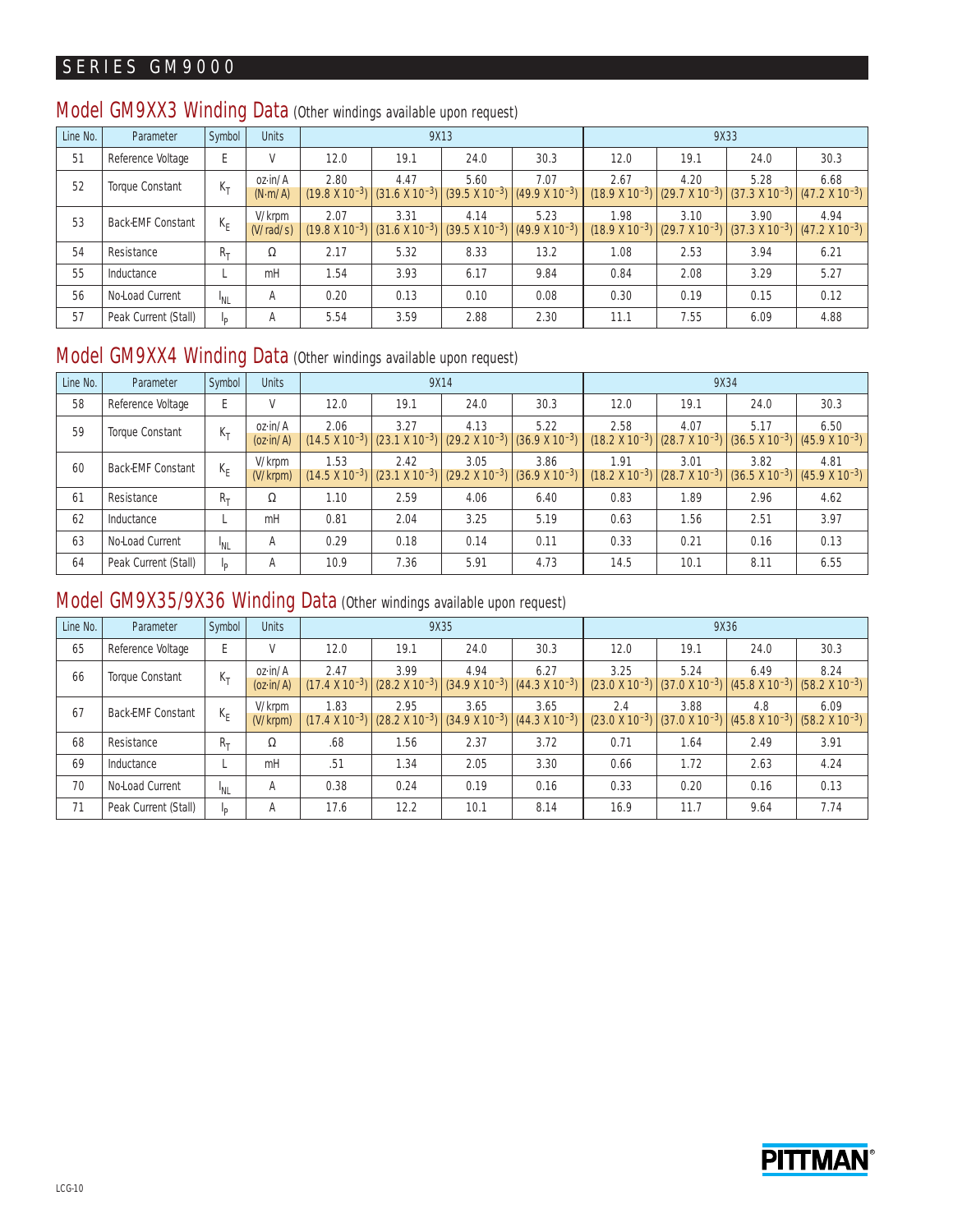







# **PITTMAN**®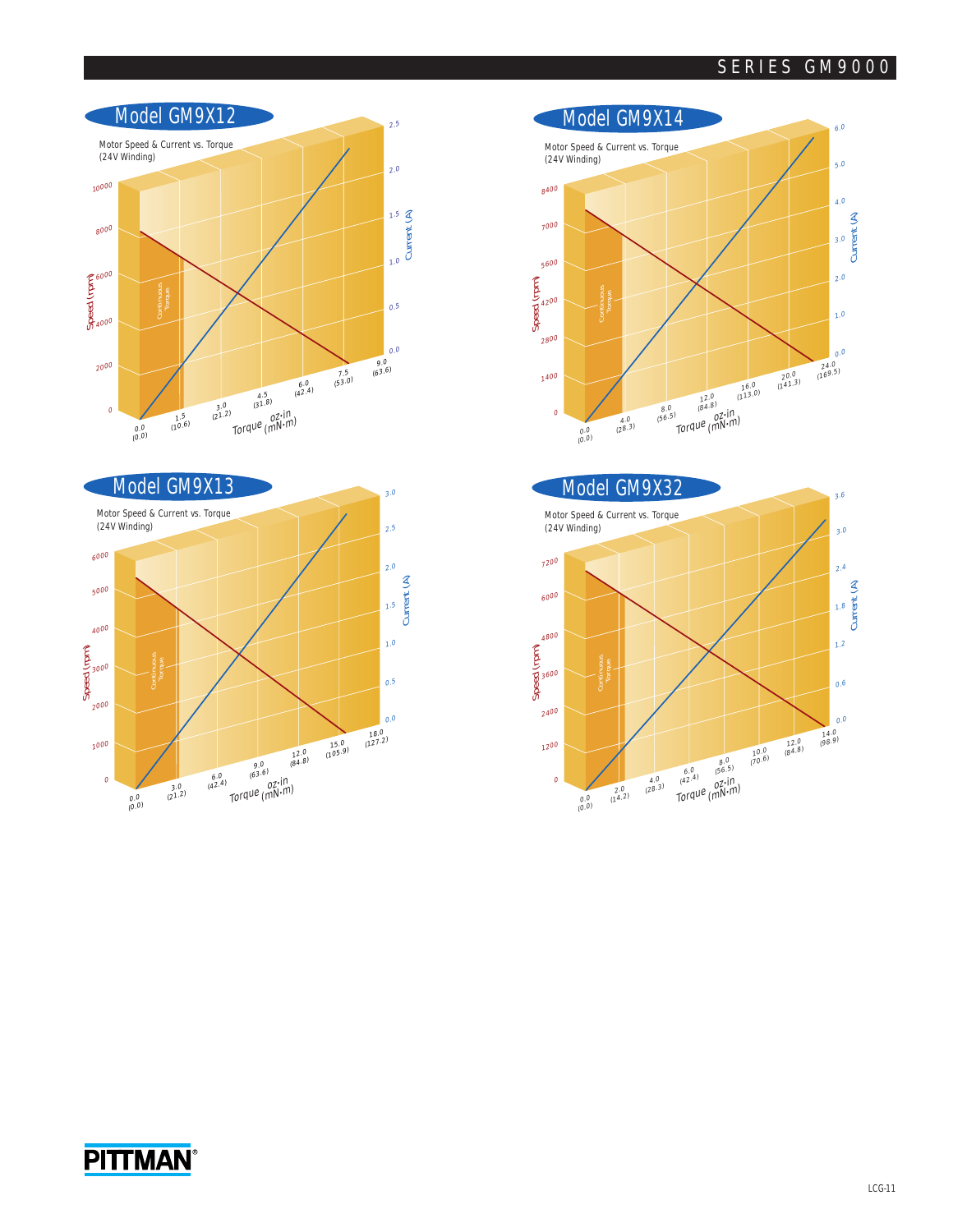









LCG-12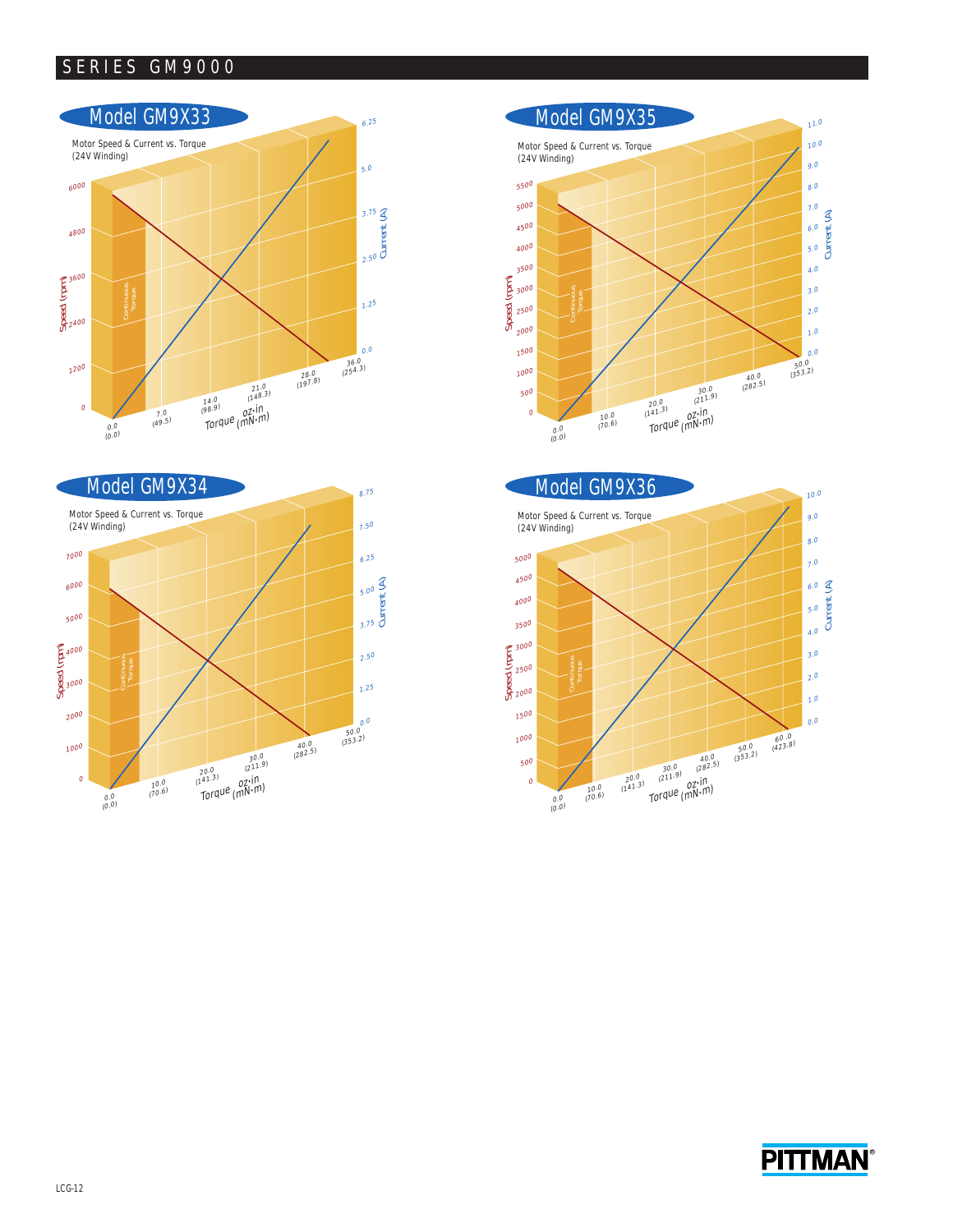#### GM94XX Motor



Notes:

• Unless otherwise specified, all tolerances are to be ±.005 (.01)

• All measurements are in inches (mm)

\*See line numbers 6 through 11 and 17 through 21

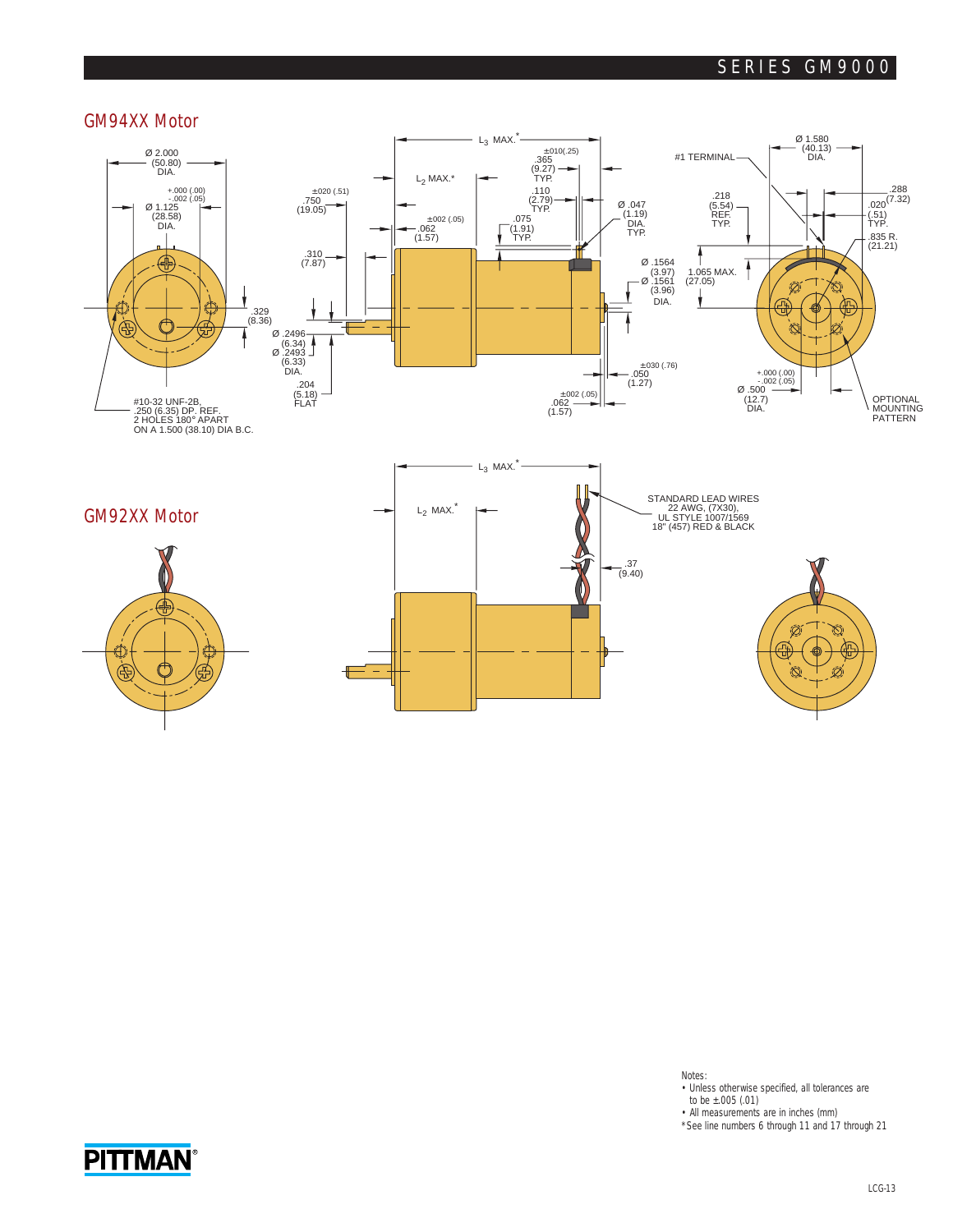GM94XX Motor with 91XX Encoder 靊 ④





GM92XX Motor with 91XX Encoder







## Encoder Connection Chart

| Pin No. | Color        | Connection |  |  |
|---------|--------------|------------|--|--|
|         | <b>Black</b> | Ground     |  |  |
| 2       | Green        | Index/NC   |  |  |
| 3       | Yellow       | Channel A  |  |  |
|         | Red          | Vcc        |  |  |
| 5       | Blue         | Channel B  |  |  |

Notes:

• Unless otherwise specified, all tolerances are

to be ±.005 (.01) • All measurements are in inches (mm)

\*See line numbers 6 through 11 and 17 through 21

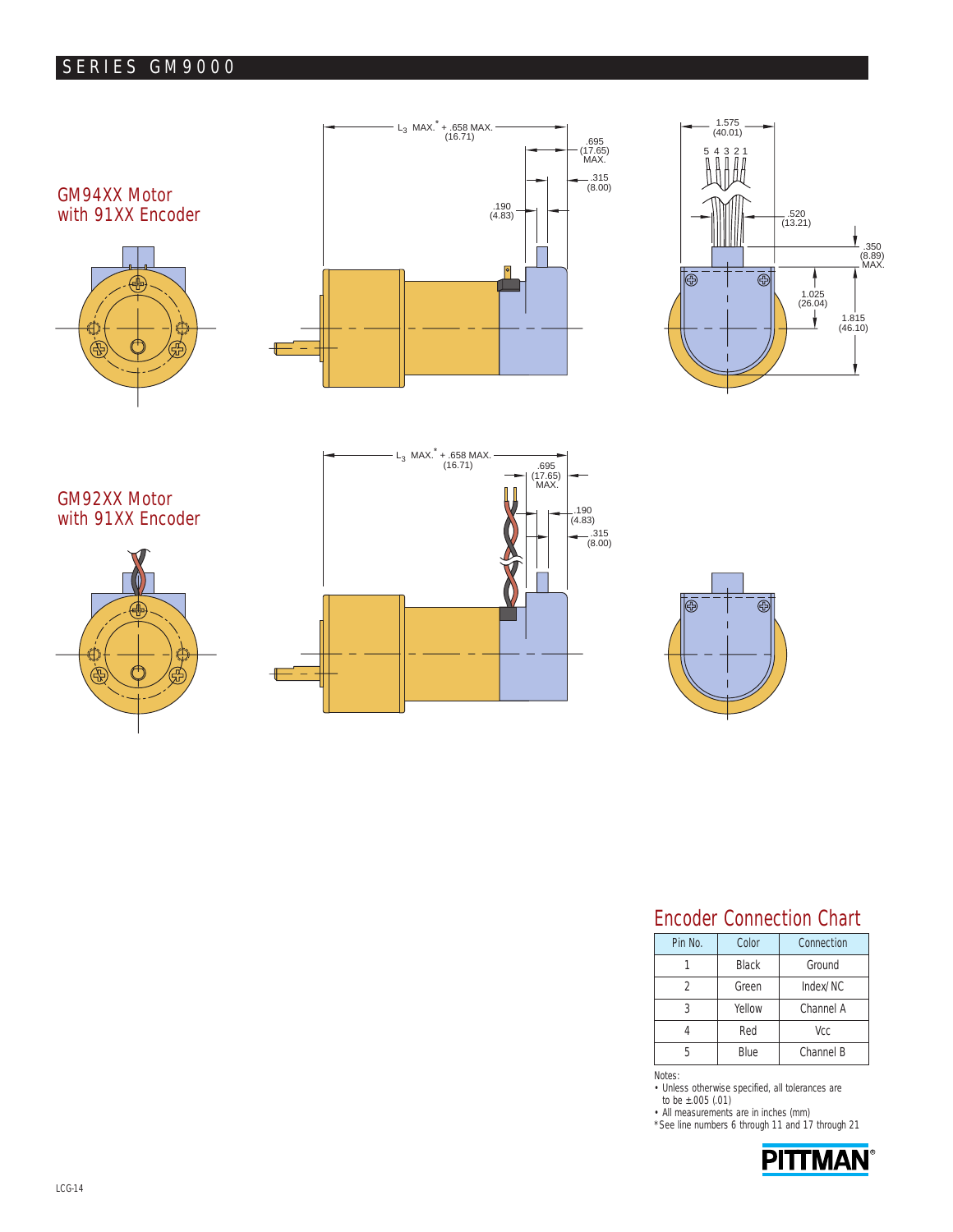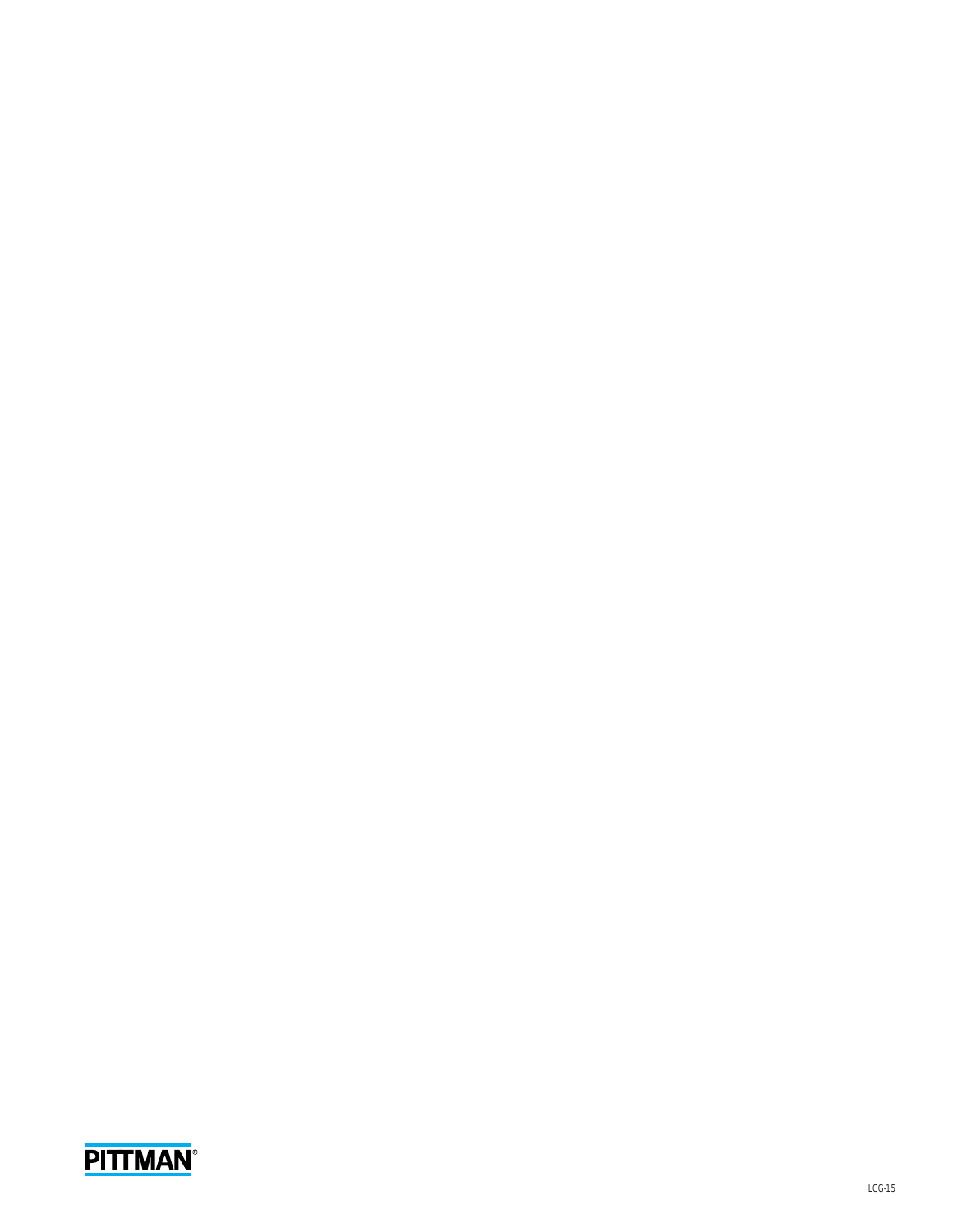|                | <b>Gearmotor Data</b>                                      |                           | <b>Reduction Ratios</b>  |                   |                   |                   |  |  |  |
|----------------|------------------------------------------------------------|---------------------------|--------------------------|-------------------|-------------------|-------------------|--|--|--|
| Line No.       | Parameter                                                  | Symbol                    | <b>Units</b>             | 5.9:1             | 19.7:1            | $65.5:1*$         |  |  |  |
|                | MECHANICAL SPECIFICATIONS (Standard and High-Torque Gears) |                           |                          |                   |                   |                   |  |  |  |
| $\mathbf{1}$   | Max. Load Standard Gears <sup>1</sup>                      | $\mathsf{T}_{\mathsf{L}}$ | $oz \cdot in$<br>(N·m)   | 175<br>(1.24)     | 175<br>(1.24)     | 175<br>(1.24)     |  |  |  |
| 2              | Max. Load High-Torque Gears <sup>1</sup>                   | $\mathsf{T}_{\mathsf{L}}$ | $oz \cdot in$<br>(N·m)   | N/A<br>N/A        | 300<br>(2.12)     | 300<br>(2.12)     |  |  |  |
| 3              | Gearbox Shaft Rotation <sup>2</sup>                        | $\overline{\phantom{0}}$  | $\overline{\phantom{0}}$ | CW                | CCW               | <b>CW</b>         |  |  |  |
| $\overline{4}$ | Gearbox Efficiency                                         | $\overline{\phantom{0}}$  | %                        | 81                | 73                | 66                |  |  |  |
| 5              | Gearbox Weight                                             | $W_G$                     | OZ<br>(gm)               | 5.90<br>(167.3)   | 6.26<br>(177.5)   | 6.62<br>(187.7)   |  |  |  |
| 6              | Gearbox Length                                             | $L_2$                     | in max<br>(mm max)       | 1.373<br>(34.87)  | 1.373<br>(34.87)  | 1.373<br>(34.87)  |  |  |  |
| $\overline{7}$ | Length, GM14901                                            | $L_3$                     | in max<br>(mm max)       | 4.322<br>(109.78) | 4.322<br>(109.78) | 4.322<br>(109.78) |  |  |  |
| 8              | Length, GM14902                                            | $L_3$                     | in max<br>(mm max)       | 4.572<br>(116.13) | 4.572<br>(116.13) | 4.572<br>(116.13) |  |  |  |
|                | MECHANICAL SPECIFICATIONS (High-Torque, Wide-Face Gears)   |                           |                          |                   |                   |                   |  |  |  |
| 9              | Max. Load <sup>1</sup>                                     | $\mathsf{T}_{\mathsf{L}}$ | $oz \cdot in$<br>(N·m)   | N/A<br>N/A        | 500<br>(3.53)     | 500<br>(3.53)     |  |  |  |
| 10             | <b>Gearbox Shaft Rotation</b>                              |                           | $\equiv$                 | <b>CW</b>         | CCW               | <b>CW</b>         |  |  |  |
| 11             | Gearbox Efficiency                                         |                           | $\%$                     | 81                | 73                | 66                |  |  |  |
| 12             | Gearbox Weight                                             | $W_G$                     | OZ<br>(gm)               | N/A<br>N/A        | 6.52<br>(184.8)   | 6.88<br>(195.0)   |  |  |  |
| 13             | Gearbox Length                                             | $L_2$                     | in max<br>(mm max)       | N/A<br>N/A        | 1.373<br>(34.87)  | 1.373<br>(34.87)  |  |  |  |
| 14             | Length, GM14901                                            | $L_3$                     | in max<br>(mm max)       | N/A<br>N/A        | 4.322<br>(109.78) | 4.322<br>(109.78) |  |  |  |
| 15             | Length, GM14902                                            | $L_3$                     | in max<br>(mm max)       | N/A<br>N/A        | 4.572<br>(116.13) | 4.572<br>(116.13) |  |  |  |
|                | <b>NO-LOAD SPEED (All Gears)</b>                           |                           |                          |                   |                   |                   |  |  |  |
| 16             | GM14901                                                    | $S_{NL}$                  | rpm<br>(rad/s)           | 713<br>(75)       | 214<br>(22)       | 64.2<br>(7)       |  |  |  |
| 17             | GM14902                                                    | $S_{NL}$                  | rpm<br>(rad/s)           | 690<br>(72)       | 207<br>(22)       | 62.1<br>(6)       |  |  |  |

<sup>1</sup>Represents gearbox capability only. Continuous load torque capability will vary with gear ratio, motor selection, and operating conditions.

2Shaft rotation is designated while looking at output shaft with motor operating in a clockwise direction.

\*Contact factory for higher ratios.

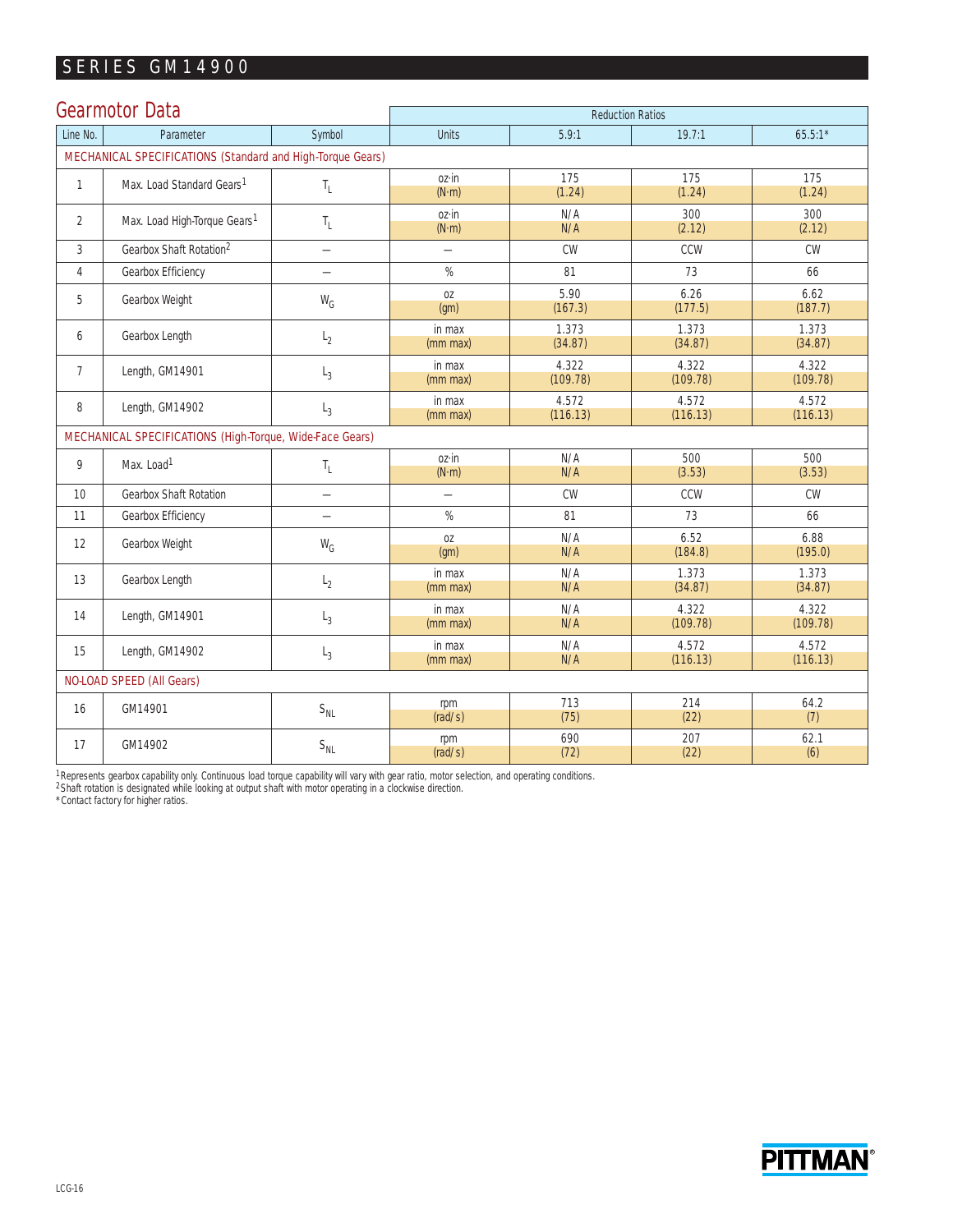#### Motor Data

| Line No. | Parameter                                     | Symbol                    | <b>Units</b>                              | 14X01                                      | 14X02                                           |
|----------|-----------------------------------------------|---------------------------|-------------------------------------------|--------------------------------------------|-------------------------------------------------|
| 18       | Continuous Torque <sup>3</sup>                | $T_{\rm C}$               | $oz \cdot in$<br>(N·m)                    | 10.0<br>$(70.6 \text{ X}10^{-3})$          | 14.0<br>$(98.9 \times 10^{-3})$                 |
| 19       | Peak Torque (Stall)                           | $T_{PK}$                  | $07 \cdot in$<br>(N·m)                    | 62.8<br>(.44)                              | 107<br>(.76)                                    |
| 20       | Motor Constant                                | $K_{\rm M}$               | $oz-in/\sqrt{W}$<br>$(N·m/\sqrt{W})$      | 4.45<br>$(31.4 \times 10^{-3})$            | 5.93<br>$(41.9 \times 10^{-3})$                 |
| 21       | No-Load Speed                                 | $S_0$                     | rpm<br>(rad/s)                            | 4230<br>(443)                              | 4087<br>(428)                                   |
| 22       | Friction Torque                               | $\mathsf{T}_{\mathsf{F}}$ | $oz \cdot in$<br>(N·m)                    | 1.20<br>$(8.5 \times 10^{-3})$             | 1.20<br>$(8.5 \times 10^{-3})$                  |
| 23       | Rotor Inertia                                 | $\mathsf{J}_{\mathsf{M}}$ | $07 \cdot in·s^2$<br>(kg·m <sup>2</sup> ) | $1.6 X 10^{-3}$<br>$(1.13 \times 10^{-5})$ | $2.3 \times 10^{-3}$<br>$(1.62 \times 10^{-5})$ |
| 24       | <b>Electrical Time Constant</b>               | $\tau_{\text{E}}$         | ms                                        | 0.91                                       | 1.47                                            |
| 25       | Mechanical Time Constant                      | $\tau_{\mathsf{M}}$       | <b>ms</b>                                 | 11.4                                       | 9.26                                            |
| 26       | Viscous Damping-<br>Infinite Source Impedance | D                         | oz· in/krpm<br>(N·m/(rad/s))              | 0.17<br>$(1.15 \times 10^{-5})$            | 0.17<br>$(1.15 \times 10^{-5})$                 |
| 27       | Viscous Damping-<br>Zero Source Impedance     | $K_D$                     | oz·in/krpm<br>(N·m/(rad/s))               | 14.7<br>$(9.91 \times 10^{-4})$            | 26.0<br>$(1.75 \times 10^{-3})$                 |
| 28       | Maximum Winding Temperature                   | $\theta_{MAX}$            | $\circ$ F<br>$(^{\circ}C)$                | 311<br>(155)                               | 311<br>(155)                                    |
| 29       | Thermal Impedance                             | R <sub>TH</sub>           | °F/watt<br>°C/watt                        | 49.8<br>(9.90)                             | 48.2<br>(9.00)                                  |
| 30       | <b>Thermal Time Constant</b>                  | $\tau$ <sub>TH</sub>      | min                                       | 22.0                                       | 24.0                                            |
| 31       | Motor Weight                                  | $\mathsf{W}_{\mathsf{M}}$ | OZ<br>(qm)                                | 20.8<br>(589.7)                            | 26.0<br>(737.1)                                 |
| 32       | Motor Length, 1410X, 1420X                    | $L_1$                     | in max<br>(mm max)                        | 2.953<br>(75.01)                           | 3.203<br>(81.36)                                |

3Continuous torque specified at 25°C ambient temperature and without additional heat sink.

# Model GM14X01/GM14X02 Winding Data (Other windings available upon request)

| Line No. | Parameter                         | Symbol          | <b>Units</b>        | GM14X01 |      |                                                                                                         | GM14X02 |      |      |      |                                                                                                         |
|----------|-----------------------------------|-----------------|---------------------|---------|------|---------------------------------------------------------------------------------------------------------|---------|------|------|------|---------------------------------------------------------------------------------------------------------|
| 33       | Reference Voltage                 |                 |                     | 12.0    | 19.1 | 24.0                                                                                                    | 30.3    | 12.0 | 19.1 | 24.0 | 30.3                                                                                                    |
| 34       | Torque Constant                   | $K_{\tau}$      | oz·in/A<br>(N·m/A)  | 3.72    | 5.89 | 7.44<br>$(26.3 \times 10^{-3})$ $(41.6 \times 10^{-3})$ $(52.5 \times 10^{-3})$ $(66.8 \times 10^{-3})$ | 9.46    | 3.90 | 6.16 | 7.80 | 9.85<br>$(27.5 \times 10^{-3})$ $(43.5 \times 10^{-3})$ $(55.1 \times 10^{-3})$ $(69.6 \times 10^{-3})$ |
| 35       | <b>Back-EMF Constant</b>          | $K_F$           | V/krpm<br>(V/rad/s) | 2.75    | 4.36 | 5.50<br>$(26.3 \times 10^{-3})$ $(41.6 \times 10^{-3})$ $(52.5 \times 10^{-3})$ $(66.8 \times 10^{-3})$ | 6.99    | 2.88 | 4.55 | 5.77 | 7.29<br>$(27.5 \times 10^{-3})$ $(43.5 \times 10^{-3})$ $(55.1 \times 10^{-3})$ $(69.6 \times 10^{-3})$ |
| 36       | Resistance                        | $R_{\tau}$      | Ω                   | 0.72    | 1.76 | 2.79                                                                                                    | 4.45    | 0.45 | 1.09 | 1.73 | 2.74                                                                                                    |
| 37       | Inductance                        |                 | mH                  | 0.63    | 1.59 | 2.54                                                                                                    | 4.10    | 0.63 | 1.58 | 2.54 | 4.05                                                                                                    |
| 38       | No-Load Current                   | <sup>I</sup> NI | Α                   | 0.52    | 0.33 | 0.26                                                                                                    | 0.20    | 0.49 | 0.31 | 0.24 | 0.19                                                                                                    |
| 39       | Peak Current (Stall) <sup>4</sup> | In              | А                   | 16.7    | 10.8 | 8.60                                                                                                    | 6.80    | 26.4 | 17.5 | 13.9 | 11.1                                                                                                    |

4Theoretical values supplied for reference only.

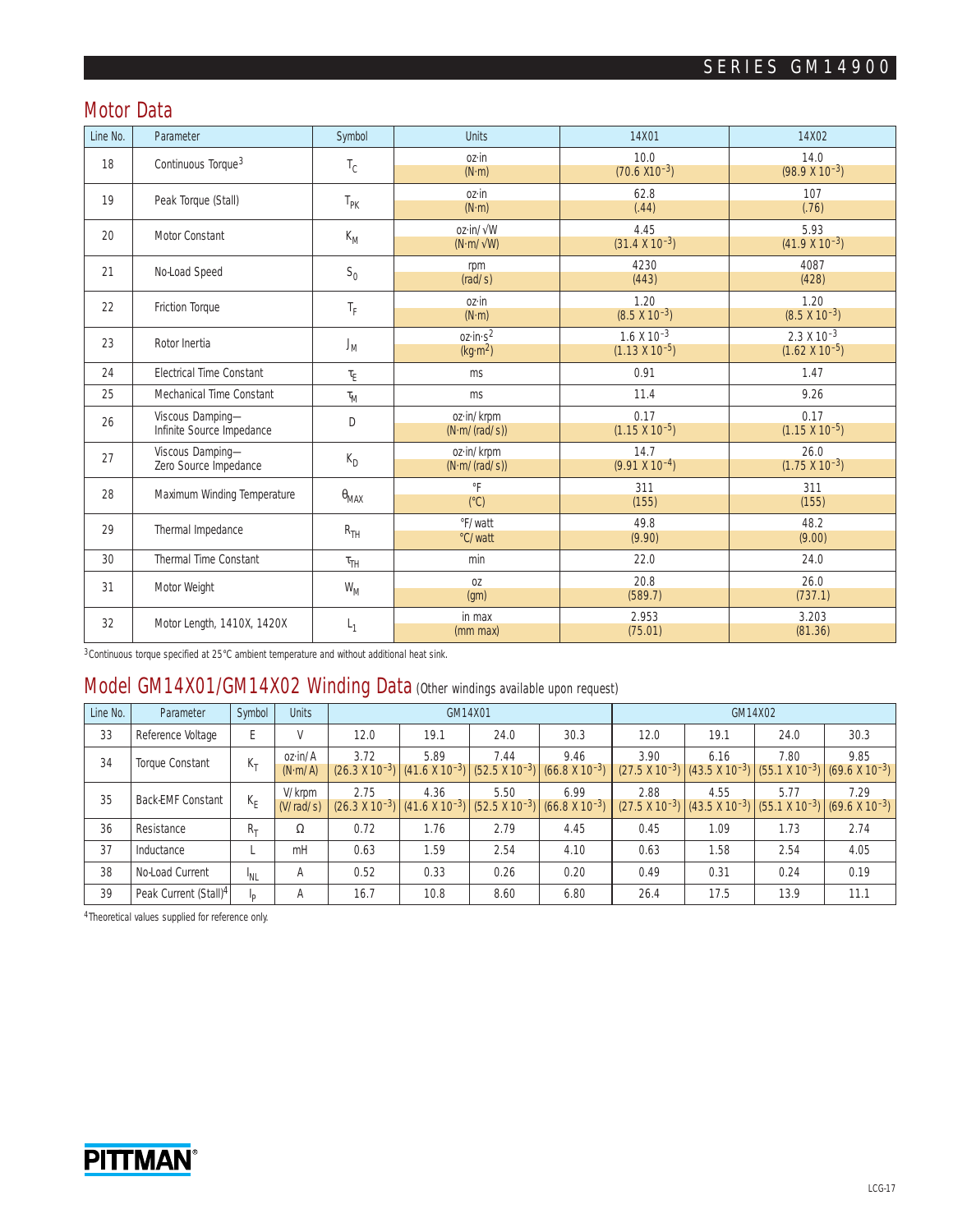



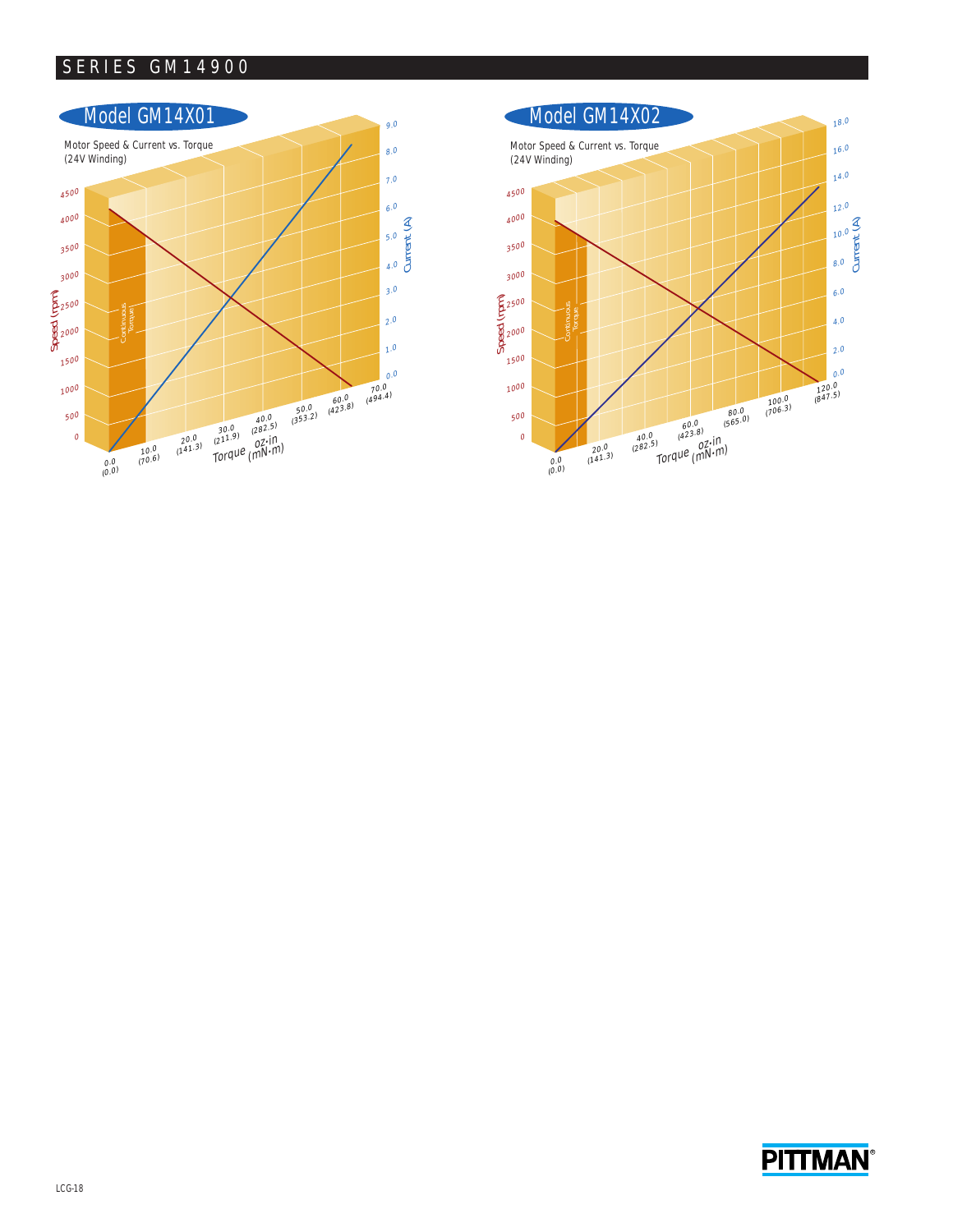

GM149XX Motor with 91X0 Encoder



#### GM149XX Motor with 90X0 Encoder



#### Encoder Connection Chart

| Pin No.        | Color        | Connection |  |  |
|----------------|--------------|------------|--|--|
|                | <b>Black</b> | Ground     |  |  |
| $\mathfrak{D}$ | Green        | Index/NC   |  |  |
| 3              | Yellow       | Channel A  |  |  |
|                | Red          | Vcc        |  |  |
| Ҕ              | Blue         | Channel B  |  |  |

Notes:

• Unless otherwise specified, all tolerances are to be  $\pm .005$  (.01)

• All measurements are in inches (mm) \*See line no. 6 through 8 and 13 through 15 in gearmotor data chart